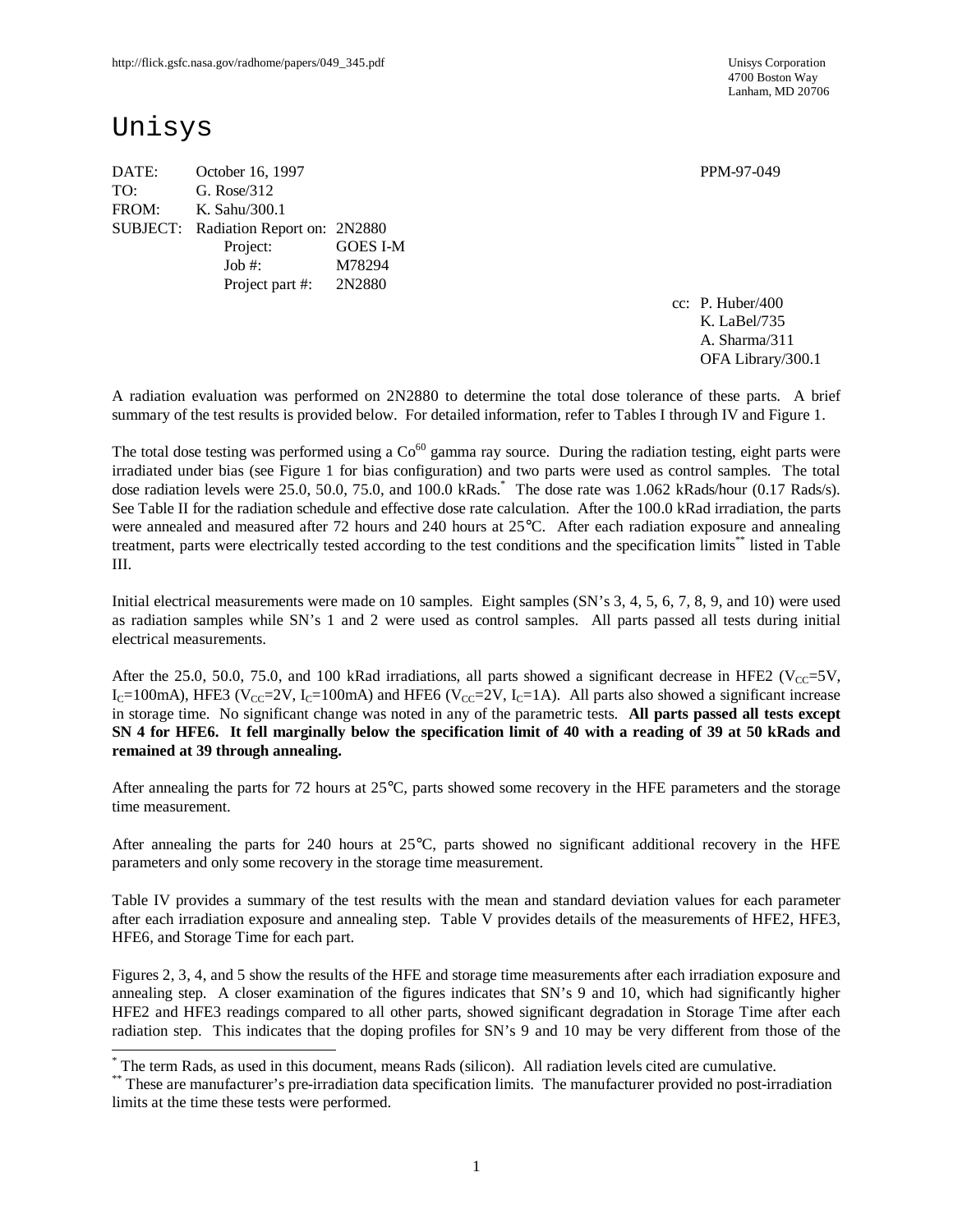other parts. This data also indicates that the measurements of the gain parameters (HFE2 and HFE3) can be used to identify parts which are likely to have large increases in storage time when exposed to ionizing radiation.

Any further details about this evaluation can be obtained upon request. If you have any questions, please call me at (301) 731-8954.

#### \_\_\_\_\_\_\_\_\_\_\_\_\_\_\_\_\_\_\_\_\_\_\_\_\_\_\_\_\_\_\_\_\_\_\_\_\_\_\_\_\_\_\_\_\_\_\_\_\_\_\_\_\_\_\_\_\_\_\_\_\_\_\_\_\_\_\_\_\_\_\_\_\_\_\_\_\_\_\_\_\_\_\_\_\_\_\_\_\_\_\_\_ ADVISORY ON THE USE OF THIS DOCUMENT

The information contained in this document has been developed solely for the purpose of providing general guidance to employees of the Goddard Space Flight Center (GSFC). This document may be distributed outside GSFC only as a courtesy to other government agencies and contractors. Any distribution of this document, or application or use of the information contained herein, is expressly conditional upon, and is subject to, the following understandings and limitations:

(a) The information was developed for general guidance only and is subject to change at any time;

(b) The information was developed under unique GSFC laboratory conditions which may differ substantially from outside conditions;

(c) GSFC does not warrant the accuracy of the information when applied or used under other than unique GSFC laboratory conditions;

(d) The information should not be construed as a representation of product performance by either GSFC or the manufacturer;

(e) Neither the United States government nor any person acting on behalf of the United States government assumes any liability resulting from the application or use of the information.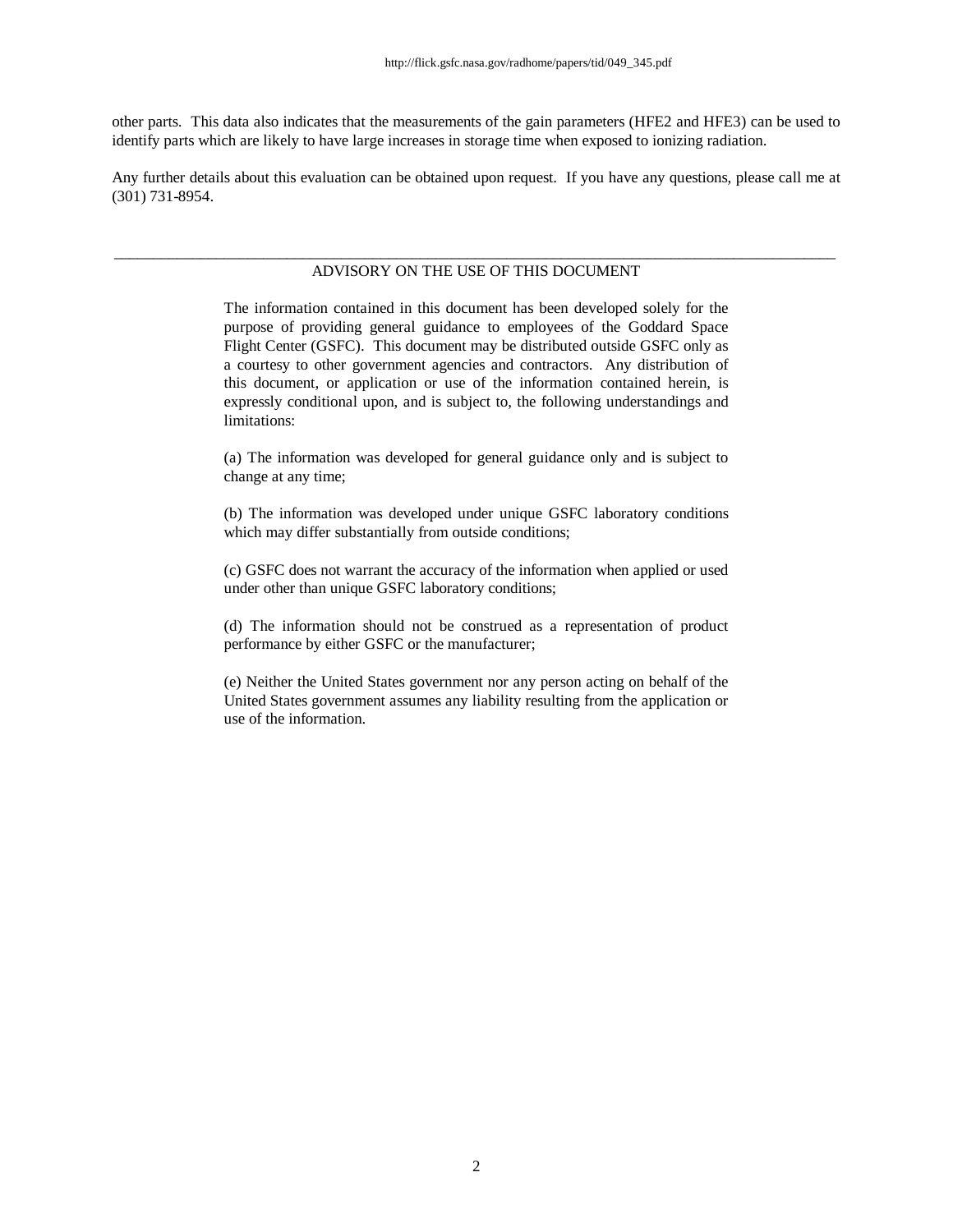Figure 1. Radiation Bias Circuit for 2N2880



Resistor is  $22k\Omega \pm 5\%, \frac{1}{2}W$ .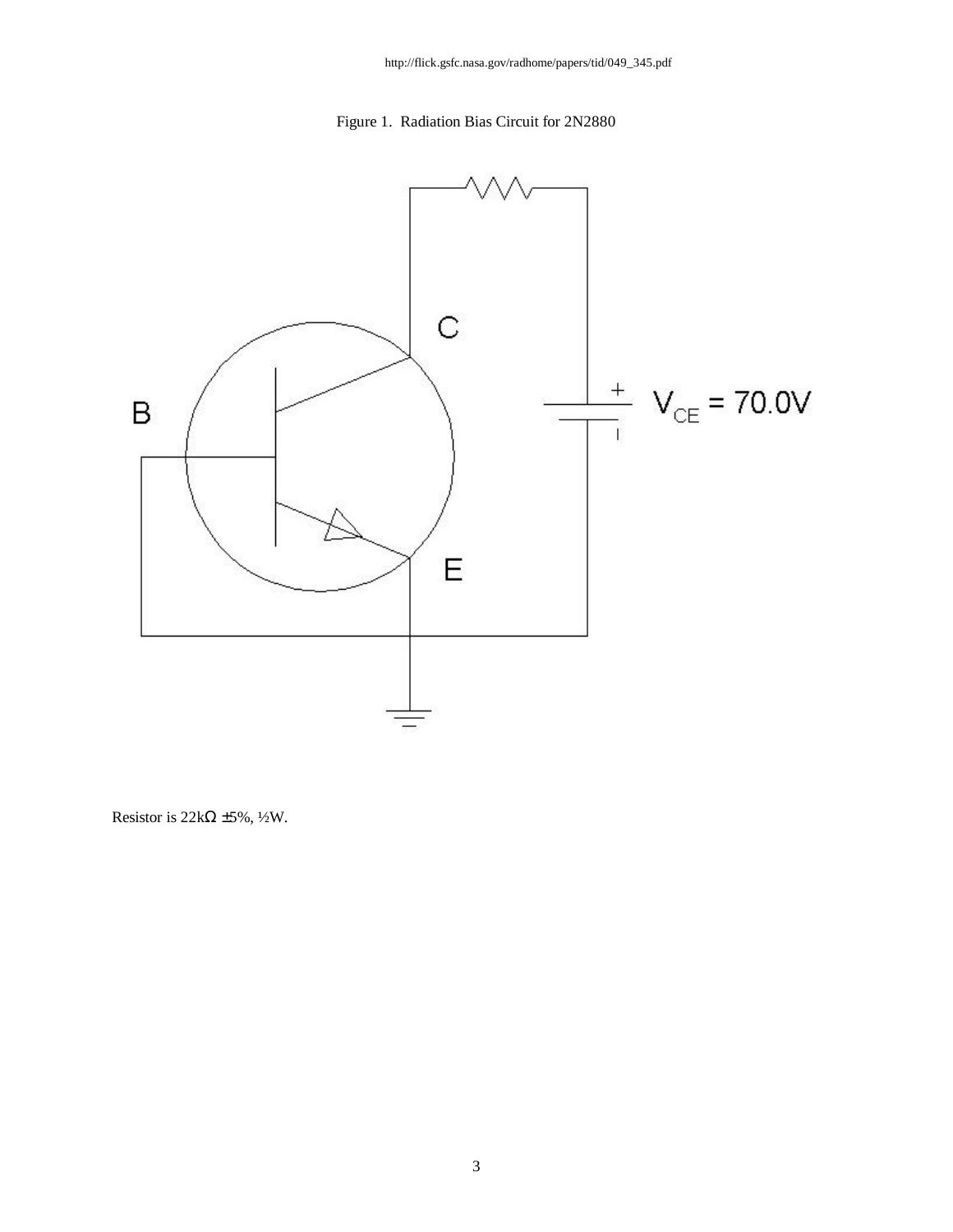| Generic Part Number:                 | 2N2880                                     |
|--------------------------------------|--------------------------------------------|
| <b>GOES I-M Part Number</b>          | 2N2880                                     |
| Charge Number:                       | M78294                                     |
| Manufacturer:                        | Solitron                                   |
| Lot Date Code (LDC):                 | 9644                                       |
| <b>Quantity Tested:</b>              | 10                                         |
| Serial Number of Control Samples:    | 1, 2                                       |
| Serial Numbers of Radiation Samples: | 363, 364, 365, 366, 367, 368, 369, and 370 |
| Part Function:                       | Transistor                                 |
| Part Technology:                     | <b>Hybrid Transistor</b>                   |
| Package Style:                       | $TO-5$                                     |
| Test Equipment:                      | <b>Testronics/Bench Tests</b>              |
| Test Engineer:                       | S. Norris                                  |

### TABLE I. Part Information

• The manufacturer for this part guaranteed no radiation tolerance/hardness.

| <b>TABLE II.</b> Radiation Schedule for 2N2880 |
|------------------------------------------------|
|                                                |
|                                                |
|                                                |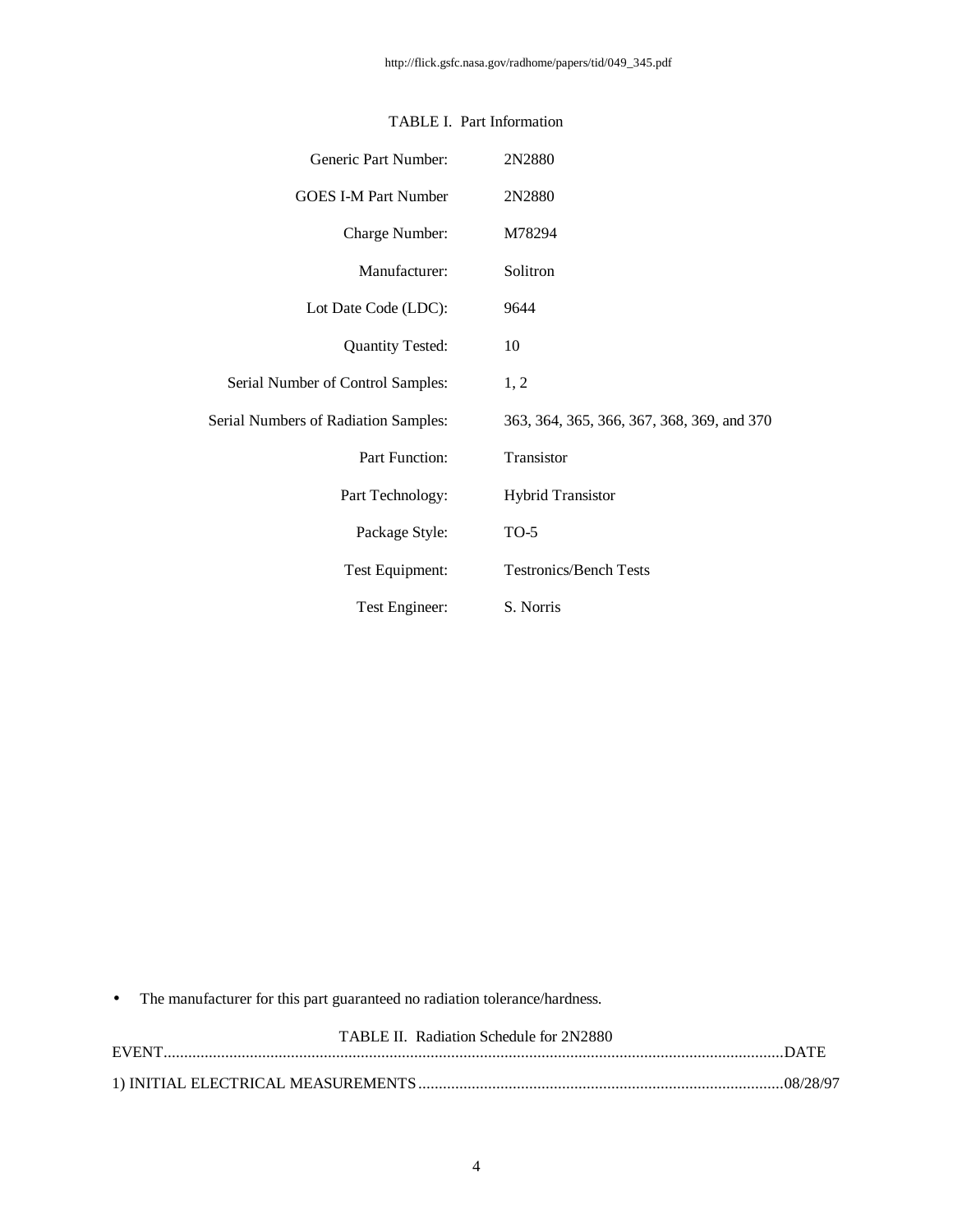| $7) 240 HOUR ANNEALING @25°C10/07/97POST-240 HOUR ANNEAL ELECTRICAL MEASUREMENT10/14/97$ |  |
|------------------------------------------------------------------------------------------|--|

Effective Dose Rate = 100,000 RADS/5 DAYS=833.3 RADS/HOUR=0.231 RADS/SEC The effective dose rate is lower than that of the individual radiation steps as it takes into account the interimannealing step.

PARTS WERE IRRADIATED AND ANNEALED UNDER BIAS, SEE FIGURE 1.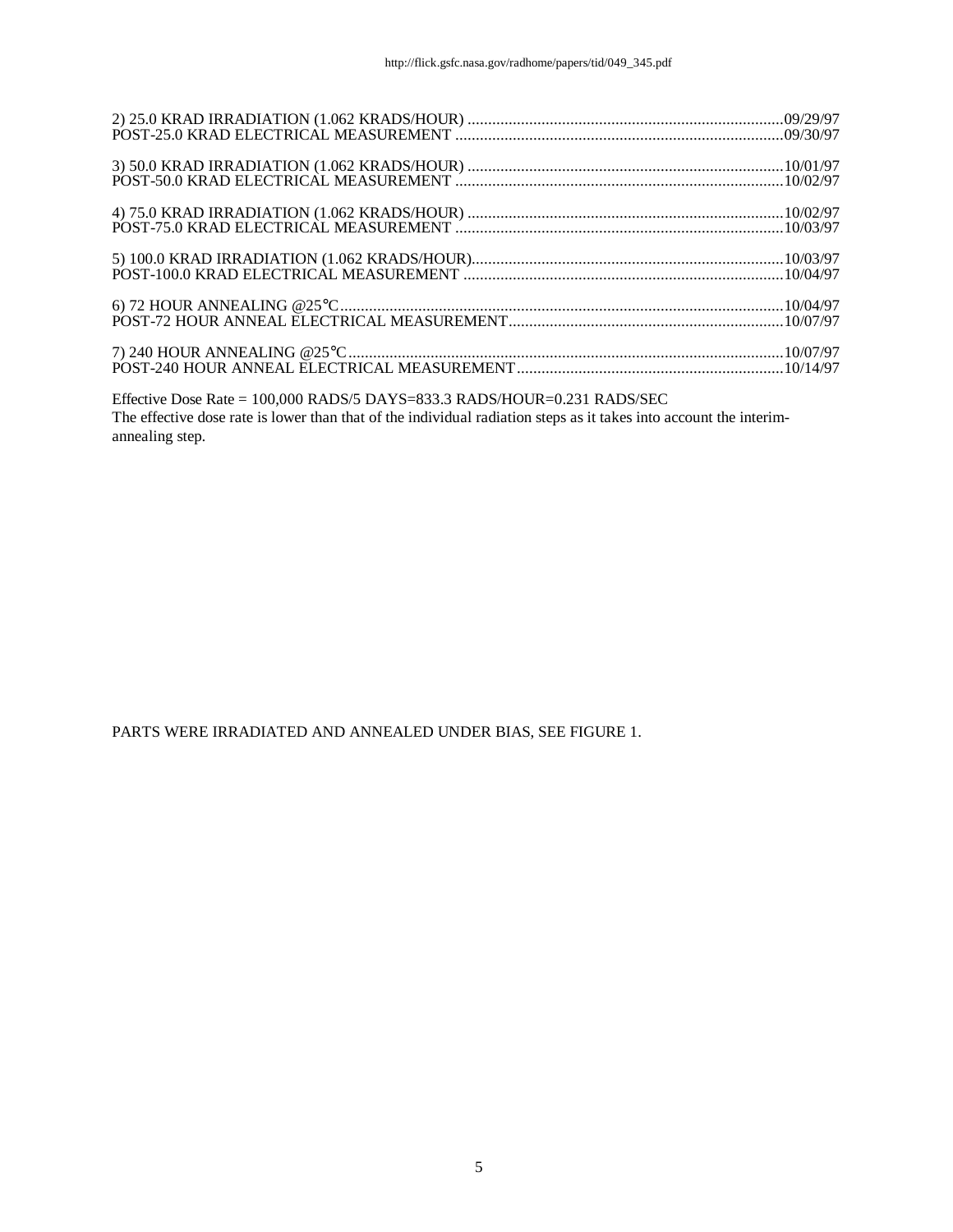| <b>Test</b>    |                              |                                 | Spec.      | Lim.       |
|----------------|------------------------------|---------------------------------|------------|------------|
| #              | Parameter                    | <b>Units Test Conditions</b>    | min        | max        |
| $\mathbf{1}$   | <b>VBRCBO</b>                | $V _{\rm I_C}=10$ mA            | <b>200</b> |            |
| $\mathbf{2}$   | <b>VBRCEO</b>                | $V I_C = 10mA$                  | 175        |            |
| $\mathbf{3}$   | <b>VBREBO</b>                | $V I_{E}=10$ mA                 | 8          |            |
| $\overline{4}$ | <b>ICBO</b>                  | $mN_{CB} = 60V$                 |            | 0.1        |
| 5              | <b>IEBO</b>                  | $mA$ $V_{BE} = 5V$              |            | 0.1        |
| 6              | <b>ICEO</b>                  | $mN_{CF} = 50V$                 |            | <b>100</b> |
| $\overline{7}$ | <b>VCESAT</b>                | $V I_C = 1A, I_B = 0.1A$        |            | 0.25       |
| 8              | <b>VBESAT</b>                | $V I_C = 1A, I_R = 0.1A$        |            | 1.2        |
| 9              | <b>HFE 2 /2</b>              | $V_{CE} = 5V$ , $I_C = 100mA$ , | 10         |            |
|                |                              | Pulse Width $= 300$ ms          |            |            |
| 10             | <b>HFE 3 /2</b>              | $V_{CE} = 2V$ , $I_C = 100mA$ , | 10         |            |
|                |                              | Pulse Width $= 300$ ms          |            |            |
| 11             | HFE $6/2$                    | $V_{CF} = 2V$ , $I_C = 1A$ ,    | 40         |            |
|                |                              | Pulse Width $= 300$ ms          |            |            |
| 12             | <b>Storage Time /3</b><br>ns |                                 | /4         | $\sqrt{4}$ |

### Table III. Electrical Characteristics of 2N2880 /1

#### Notes:

1/ These are the manufacturer's non-irradiated data sheet specification limits. The manufacturer provided no postirradiation limits at the time the tests were performed.

2/ HFEs measurements were made on a curve tracer using a pulse width of 300μs.

3/ See Figure 6 for details on Storage Time measurements.

4/ The manufacturer provided no specification limits for this test.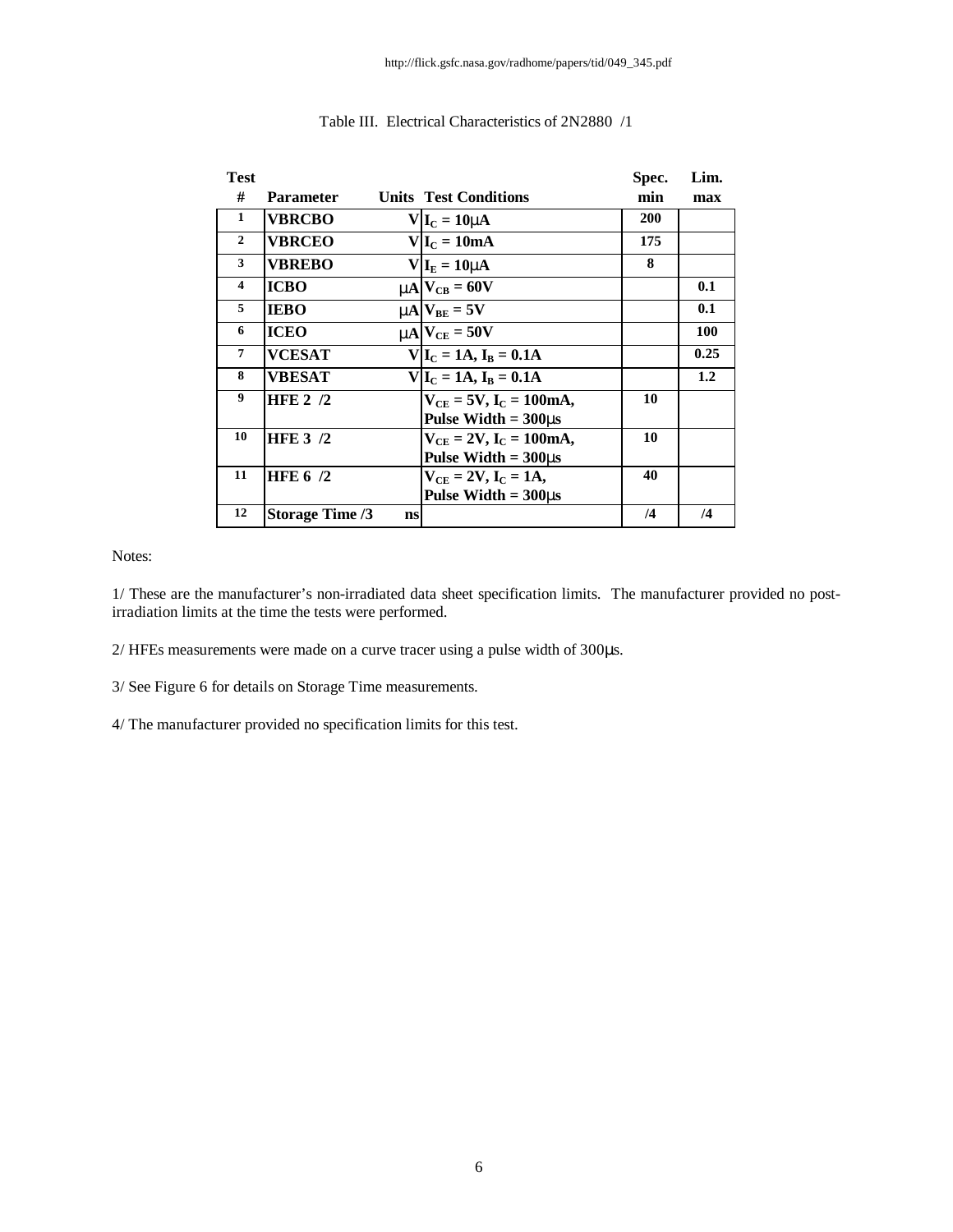Figure 6: Storage Time Wave Capture



 $11.1077 - 40.000$  ma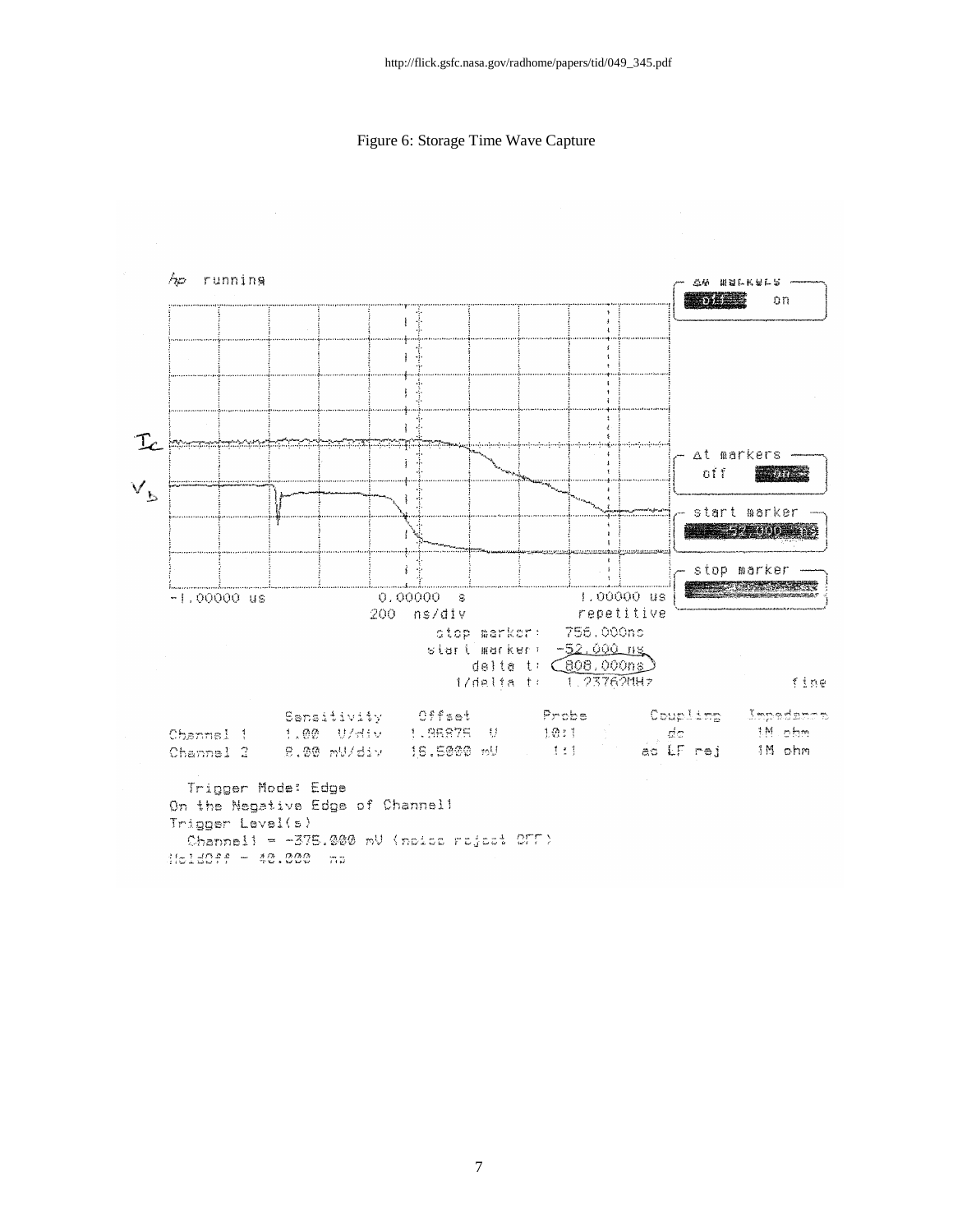|                |                                 |                        |                 |      |                |              | <b>Total Dose Exposure (kRads)</b> |              |              |              |        |              | Annealing |              | <b>Annealing</b>         |              |                     |              |
|----------------|---------------------------------|------------------------|-----------------|------|----------------|--------------|------------------------------------|--------------|--------------|--------------|--------|--------------|-----------|--------------|--------------------------|--------------|---------------------|--------------|
|                |                                 |                        |                 |      | <b>Initial</b> |              | 25.0                               |              | 50.0<br>75.0 |              |        | 100.0        |           |              | 72 hours                 | 240 hours    |                     |              |
| <b>Test</b>    |                                 |                        | Spec. Lim. $/2$ |      |                |              |                                    |              |              |              |        |              |           |              | @25 $\mathrm{^{\circ}C}$ |              | @25 $\rm ^{\circ}C$ |              |
|                | <b>Parameters</b>               | <b>Units</b>           | min             | max  | mean           | sd           | mean                               | sd           | mean         | sd           | mean   | sd           | mean      | -sd          | mean                     | sd           | mean                | sd           |
|                | <b>VBRCBO</b> /3                |                        | 200             |      | P              |              | P                                  |              | P            |              | P      |              | P         |              | P                        |              | P                   |              |
| 2              | <b>VBRCBO</b> /3                |                        | 175             |      | P              |              | P                                  |              | P            |              | P      |              | P         |              | P                        |              | P                   |              |
| $\mathbf{3}$   | <b>VBRCBO</b> /3                |                        | 8               |      | P              |              | P                                  |              | P            |              | P      |              | P         |              | P                        |              | P                   |              |
| $\overline{4}$ | <b>ICBO</b>                     | nA                     |                 | 100  | $-0.1$         | 0.1          | 0.3                                | 0.3          | 0.7          | 0.3          | 1.4    | 0.3          | 2.2       | 0.5          | 2.4                      | 0.4          | 2.3                 | 0.4          |
| 5              | <b>IEBO</b>                     | nA                     |                 | 100  | $-0.3$         | 0.2          | $-0.4$                             | 0.2          | $-0.2$       | 0.2          | $-0.1$ | 0.2          | 0.3       | 0.2          | 0.1                      | 0.2          | 0.1                 | 0.2          |
| 6              | <b>ICEO</b>                     | mA                     |                 | 100  | 0.001          | 0.0003       | 0.001                              | 0.0002       | 0.001        | 0.0004       | 0.001  | 0.0003       | 0.002     | 0.0004       | 0.003                    | 0.0004       | 0.002               | 0.0004       |
| $\overline{7}$ | <b>VCESAT</b>                   |                        |                 | 0.25 | 0.13           | 0.005        | 0.13                               | 0.005        | 0.14         | 0.005        | 0.14   | 0.007        | 0.14      | 0.008        | 0.14                     | 0.007        | 0.14                | 0.007        |
| 8              | <b>VBESAT</b>                   |                        |                 | 1.2  | 0.9            | $\mathbf{0}$ | 0.9                                | $\mathbf{0}$ | 0.9          | $\mathbf{0}$ | 0.9    | $\mathbf{0}$ | 0.9       | $\mathbf{0}$ | 0.9                      | $\mathbf{0}$ | 0.9                 | $\mathbf{0}$ |
| 9              | HFE 1 Vec=2V, Ic=10mA           | /4                     | 30              |      | 259            | 114          |                                    |              |              |              |        |              |           |              |                          |              |                     |              |
| 10             | HFE 2 Vec=5V, Ic=100mA          |                        | 10              |      | 342            | 167          | 301                                | 137          | 266          | 118          | 258    | 111          | 241       | 101          | 251                      | 106          | 252                 | 105          |
| 11             | HFE 3 Vec=2V, Ic=100mA          |                        | 10              |      | 329            | 154          | 292                                | 129          | 260          | 112          | 251    | 105          | 224       | 85           | 244                      | 101          | 244                 | 99           |
| 12             | HFE 4 Vee=2V, Ie=300mA          | /4                     | 10              |      | 148            | 27           |                                    |              |              |              |        |              |           |              |                          |              |                     |              |
| 13             | HFE 5 Vec=2V, Ic=500mA          | $\overline{4}$         | 10              |      | 115            | 29           |                                    |              |              |              |        |              |           |              |                          |              |                     |              |
| 14             | <b>HFE 6</b> $Vec=2V$ , $Ic=1A$ |                        | 40              |      | 56             | 7.2          | 54                                 | 6.0          | 51           | 5.5          | 51     | 5.4          | 48        | 6.0          | 51                       | 5.5          | 50                  | 5.3          |
| 15             | <b>Storage Time</b>             | $\mathbf{n}\mathbf{s}$ |                 |      | 862            | 54           | 838                                | 37           | 1243         | 597          | 1426   | 779          | 1497      | 759          | 1467                     | 766          | 1458                | 800          |

### **TABLE IV: Summary of Electrical Measurements After Total Dose Exposures and Annelaing for 2N2880 /1**

Notes:

1/ The mean and standard deviation values were calculated over the eight parts irradiated in this testing. The control samples remained constant throughout the testing and are not included in this table.

2/ These are manufacturer's pre-irradiation data sheet specification limits. No post-irradiation limits were provided by the manufacturer at the time the tests were performed.

3/ "P" ("F") means that all parts passed (failed) this test at this step, nPmF means that n parts passed and m parts failed this test at this step.

4/ These measurements were made only during initial electrical testing.

**Radiation sensitive parameters: HFE2, HFE3, HFE6, Storage Time.**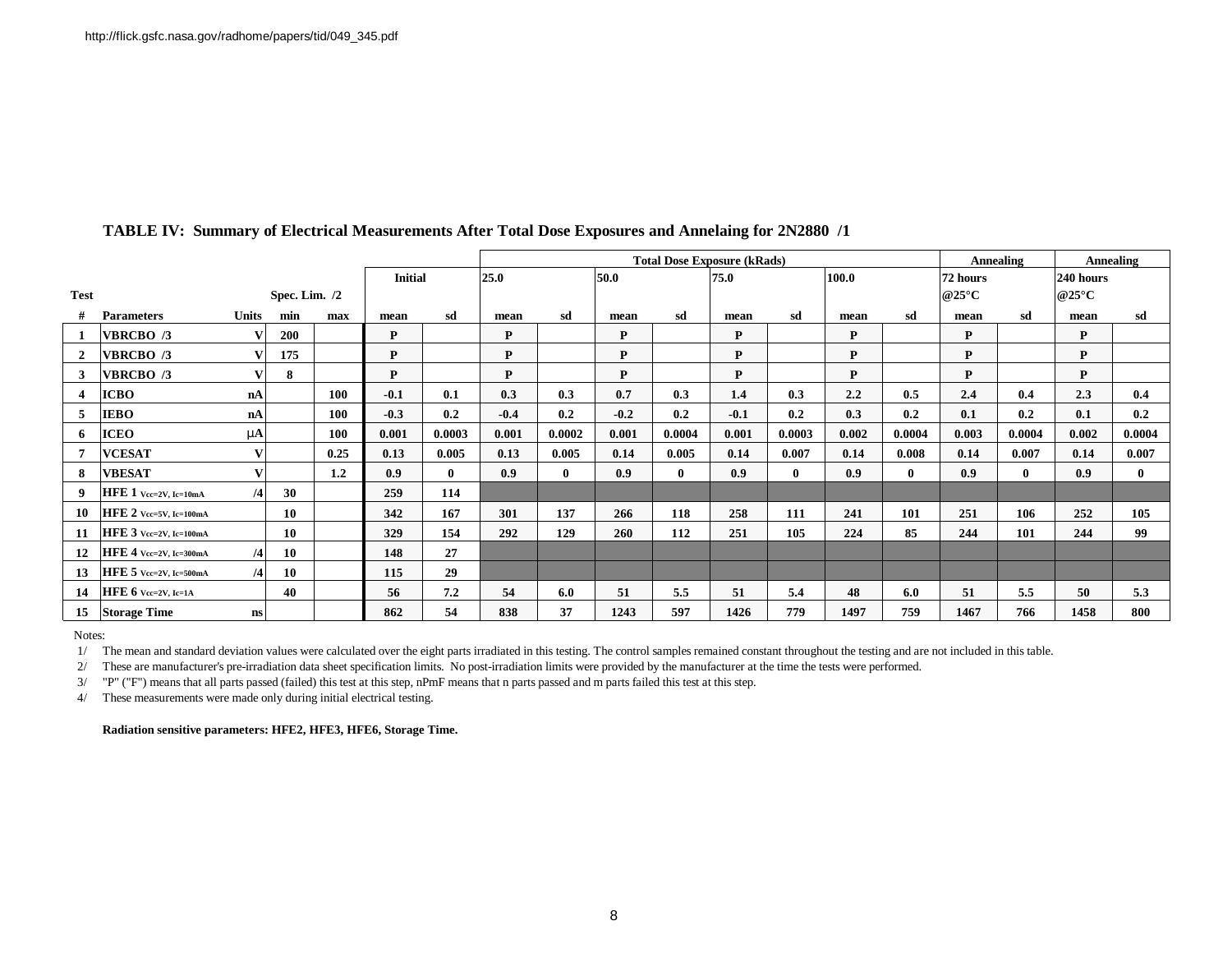|    |                   |                              | Spec. Limit     |     |                    | 800us HFE        | 300us HFE        | Total Ionizing Dose (kRads) |      |                 | Annealing | Annealing   |              |
|----|-------------------|------------------------------|-----------------|-----|--------------------|------------------|------------------|-----------------------------|------|-----------------|-----------|-------------|--------------|
|    |                   | SN Parameter Test Conditions | min             | max | Initial (Solitron) | Initial (Unisys) | Initial (Unisys) | $\overline{25}$             | 50   | 75              | 100       | 72 hrs@25°C | 240 hrs@25°C |
|    | HFE <sub>2</sub>  | Vce= $5V$ , Ic= $100mA$      | 10              |     | 124                | 116              | 123              | 126                         | 121  | 121             | 119       | 124         | 121          |
| 1  | HFE <sub>3</sub>  | $Vce=2V$ , $Ic=100mA$        | 10              |     | 122                | 114              | 120              | 125                         | 119  | 120             | 118       | 121         | 119          |
|    | HFE 6             | $Vce=2V, Ic=1A$              | 40              |     | 48                 | 50               | 40,41            | 42                          | 41   | 41              | 40.4      | 41.1        | 41           |
|    | Storage Time (ns) |                              |                 |     |                    |                  | 808              | 796                         | 800  | 800             | 800       | 800         | 800          |
|    | HFE <sub>2</sub>  | Vce= $5V$ , Ic= $100mA$      | 10              |     | 132                | 126              | 136              | 136                         | 130  | 130             | 128       | 132         | 134          |
| 2  | HFE <sub>3</sub>  | Vce= $2V$ , Ic= $100mA$      | 10              |     | 126                | 124              | 132              | 133                         | 129  | 130             | 128       | 130         | 131          |
|    | HFE <sub>6</sub>  | $Vce = 2V$ , $Ic = 1A$       | 40              |     | 45                 | 50               | 40,42            | 41.3                        | 40   | 40              | 39        | 40.4        | 40.6         |
|    | Storage Time (ns) |                              |                 |     |                    |                  | 800              | 800                         | 800  | 802             | 805       | 800         | 800          |
|    | HFE2              | Vce= $5V$ , Ic= $100mA$      | 10              |     | 195                | 218              | 230              | 211                         | 194  | 190             | 183       | 185         | 190          |
| 3  | HFE <sub>3</sub>  | $Vce=2V$ , Ic=100mA          | 10              |     | 192                | 215              | 232              | 209                         | 190  | 187             | 178       | 182         | 185          |
|    | HFE <sub>6</sub>  | $Vce=2V$ , $Ic=1A$           | 40              |     | 54                 | 68               | 50,52            | 48                          | 49   | 48.5            | 47.1      | 49          | 49           |
|    | Storage Time (ns) |                              |                 |     |                    |                  | 800              | 790                         | 850  | 950             | 1000      | 1000        | 1000         |
|    | HFE <sub>2</sub>  | Vce= $5V$ , Ic= $100mA$      | 10              |     | 205                | 182              | 198              | 190                         | 170  | 169.5           | 158       | 162         | 164          |
| 4  | HFE <sub>3</sub>  | Vce=2V, Ic=100mA             | 10              |     | 194                | 178              | 190              | 178                         | 165  | 164             | 153       | 159         | 157          |
|    | HFE <sub>6</sub>  | $Vce=2V$ , $Ic=1A$           | 40              |     | 48                 | 54               | 42,41.6          | 42                          | 38.7 | 39              | 38        | 39.2        | 38.4         |
|    | Storage Time (ns) |                              |                 |     |                    |                  | 848              | 844                         | 900  | 926             | 1020      | 980         | 945          |
|    | HFE <sub>2</sub>  | Vce= $5V$ , Ic= $100mA$      | 10              |     | 245                | 238              | 260              | 229                         | 198  | 194             | 178       | 194         | 192          |
| 5  | HFE <sub>3</sub>  | Vce= $2V$ , Ic= $100mA$      | 10              |     | 238                | 233              | 253              | 224                         | 196  | 193             | 176       | 180         | 188          |
|    | HFE <sub>6</sub>  | $Vce = 2V$ , $Ic = 1A$       | 40              |     | 64                 | 72               | 55,55            | 56                          | 51   | 52              | 48        | 51.5        | 51.5         |
|    | Storage Time (ns) |                              |                 |     |                    |                  | 836              | 814                         | 950  | 1000            | 1100      | 1000        | 1000         |
|    | HFE <sub>2</sub>  | Vce= $5V$ , Ic= $100mA$      | $\overline{10}$ |     | 245                | 228              | 244              | 216                         | 194  | 190             | 185       | 187         | 188          |
| 6  | HFE <sub>3</sub>  | Vce= $2V$ , Ic= $100mA$      | 10              |     | 241                | 225              | 236              | 213                         | 192  | 188             | 180       | 184         | 185          |
|    | HFE <sub>6</sub>  | Vce= $2V$ , Ic= $1A$         | 40              |     | 63                 | 69               | 52,52.6          | 52                          | 49.5 | $\overline{51}$ | 40        | 50.5        | 50           |
|    | Storage Time (ns) |                              |                 |     |                    |                  | 868              | 884                         | 990  | 1000            | 1100      | 1050        | 1000         |
|    | HFE <sub>2</sub>  | Vce= $5V$ , Ic= $100mA$      | 10              |     | 279                | 258              | 277              | 252                         | 224  | 215             | 200       | 207         | 210          |
| 7  | HFE <sub>3</sub>  | Vce= $2V$ , Ic= $100mA$      | 10              |     | 271                | 255              | 273              | 247                         | 220  | 211             | 197       | 204         | 206          |
|    | HFE <sub>6</sub>  | $Vce = 2V$ , $Ic = 1A$       | 40              |     | 63                 | 69               | 55,55.5          | 52.6                        | 50   | $\overline{51}$ | 49        | 50.2        | 50.5         |
|    | Storage Time (ns) |                              |                 |     |                    |                  | 872              | 820                         | 900  | 1010            | 1090      | 1090        | 1020         |
|    | HFE <sub>2</sub>  | Vce= $5V$ , Ic= $100mA$      | 10              |     | 279                | 258              | 279              | 246                         | 222  | 213             | 200       | 212         | 211          |
| 8  | HFE <sub>3</sub>  | Vce=2V, Ic=100mA             | 10              |     | 271                | 255              | 276              | 243                         | 217  | 210             | 197       | 208         | 208          |
|    | HFE 6             | $Vce=2V, Ic=1A$              | 40              |     | 64                 | 76               | 58,58.8          | 51.1                        | 55   | 54.6            | 53.2      | 54.5        | 54.3         |
|    | Storage Time (ns) |                              |                 |     |                    |                  | 864              | 800                         | 850  | 980             | 1050      | 1040        | 1020         |
|    | HFE <sub>2</sub>  | Vce= $5V$ , Ic= $100mA$      | 10              |     | 560                | 507              | 561              | 495                         | 425  | 413             | 377       | 406         | 409          |
| 9  | HFE <sub>3</sub>  | Vce= $2V$ , Ic= $100mA$      | 10              |     | 527                | 485              | 529              | 471                         | 416  | 396             | 276       | 390         | 390          |
|    | HFE <sub>6</sub>  | $Vce = 2V$ , $Ic = 1A$       | 40              |     | 70                 | 77               | 59,59.7          | 57.4                        | 54   | 53.7            | 51.8      | 54          | 51           |
|    | Storage Time (ns) |                              |                 |     |                    |                  | 990              | 900                         | 2000 | 2890            | 2900      | 2900        | 2980         |
|    | HFE <sub>2</sub>  | Vce= $5V$ , Ic= $100mA$      | 10              |     | 658                | 619              | 684              | 574                         | 505  | 480             | 448       | 458         | 452          |
| 10 | HFE <sub>3</sub>  | Vce= $2V$ , Ic= $100mA$      | 10              |     | 628                | 592              | 645              | 549                         | 485  | 462             | 431       | 442         | 434          |
|    | HFE <sub>6</sub>  | Vce= $2V$ , Ic= $1A$         | 40              |     | 78                 | 86               | 69,68.3          | 62.5                        | 59   | 58.8            | 57.4      | 58.8        | 58           |
|    | Storage Time (ns) |                              |                 |     |                    |                  | 814              | 850                         | 2500 | 2650            | 2716      | 2680        | 2695         |

## Table V: Performance of Critical Parameters for Each Part after Total Dose Expsoures and Annealing 1/

**Note:**

**1. SN's 1 and 2 are control samples.**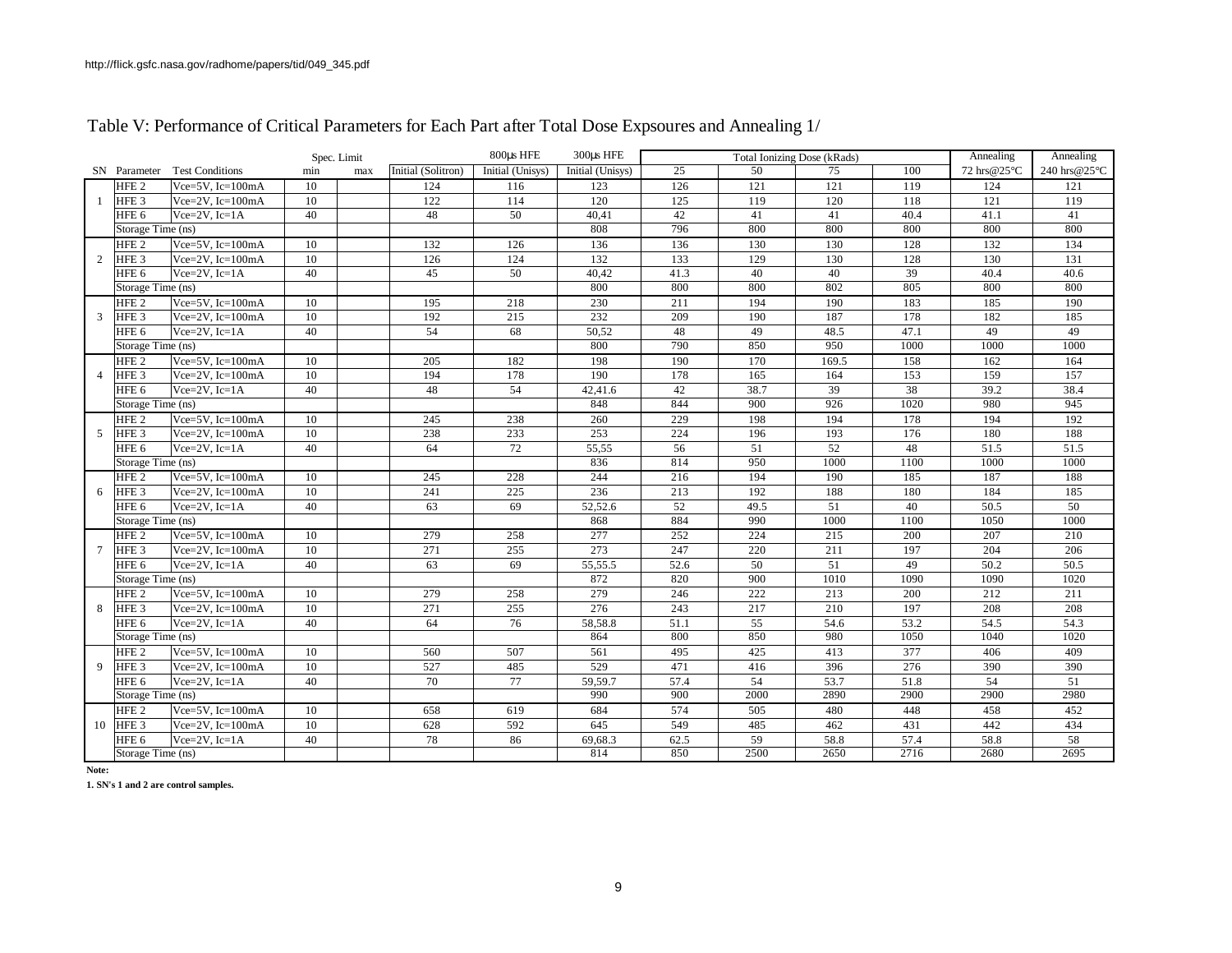#### Table V: Performance of Critical Parameters for Each Part after Total Dose Expsoures and Annealing  $/2/3/$

| Initial (Solitron)<br>Initial (Unisys) Initial (Unisys)<br>25<br>100<br>72 hrs@25°C<br>240 hrs@25°C<br>SN<br>Parameter Test Conditions<br>min<br>max<br>50<br>75<br>Vce=2V, Ic=10mA<br>105,107<br>HFEs 1<br>30<br>110<br>99<br>HFEs <sub>2</sub><br>Vce=5V, Ic=100mA<br>124<br>116<br>123<br>10<br>HFEs 3<br>Vce= $2V$ , Ic= $100mA$<br>10<br>122<br>114<br>120<br>$\mathbf{1}$<br>HFEs 4<br>Vce=2V, Ic=300mA<br>10<br>93<br>83<br>115<br>HFEs 5<br>Vce=2V, Ic=500mA<br>10<br>65<br>94<br>70<br>Vce=2V, Ic=1A<br>$40\,$<br>50<br>40,41<br>HFEs 6<br>48<br>808<br><b>Storage Time</b><br>Vce=2V, Ic=10mA<br>30<br>115<br>106<br>111,112<br>HFEs 1<br>Vce=5V, Ic=100mA<br>132<br>HFEs 2<br>10<br>126<br>136<br>Vce= $2V$ , Ic= $100mA$<br>HFEs 3<br>$10\,$<br>126<br>124<br>132<br>$\overline{2}$<br>Vce=2V, Ic=300mA<br>HFEs 4<br>$10\,$<br>91<br>125<br>86<br>Vce=2V, Ic=500mA<br>97<br>70<br>$10\,$<br>62<br>HFEs 5<br>$Vce = 2V$ , $Ic = 1A$<br>50<br>HFEs 6<br>40<br>45<br>40,42<br>800<br><b>Storage Time</b><br>30<br>171<br>Vce=2V, Ic=10mA<br>164<br>175,176<br>HFEs 1<br>Vce=5V, Ic=100mA<br>$10\,$<br>230<br>HFEs 2<br>195<br>218<br>Vce=2V, Ic=100mA<br>HFEs 3<br>10<br>192<br>215<br>232<br>3<br>Vce=2V, Ic=300mA<br>HFEs 4<br>10<br>132<br>219<br>133<br>Vce=2V, Ic=500mA<br>HFEs 5<br>10<br>82<br>160<br>102<br>HFEs 6<br>$Vce=2V$ , $Ic=1A$<br>40<br>54<br>68<br>50,52<br><b>Storage Time</b><br>800<br>30<br>Vce=2V, Ic=10mA<br>149<br>127<br>HFEs 1<br>136,136<br>HFEs 2<br>Vce= $5V$ , Ic= $100mA$<br>10<br>205<br>182<br>198<br>HFEs 3<br>$Vce=2V$ , $Ic=100mA$<br>10<br>194<br>178<br>190<br>$\overline{4}$<br>Vce=2V, Ic=300mA<br>$10\,$<br>116<br>175<br>100<br>HFEs 4<br>Vce=2V, Ic=500mA<br>10<br>71<br>120<br>76<br>HFEs 5<br>$Vce = 2V$ , $Ic = 1A$<br>$40\,$<br>$4\,$<br>54<br>42,41.6<br>HFEs 6<br>848<br><b>Storage Time</b><br>Vce=2V, Ic=10mA<br>30<br>209<br>191<br>204,204<br>HFEs 1<br>Vce=5V, Ic=100mA<br>$10\,$<br>245<br>238<br>HFEs <sub>2</sub><br>260<br>Vce= $2V$ , Ic= $100mA$<br>10<br>233<br>253<br>5<br>HFEs 3<br>238<br>$10\,$<br>157<br>227<br>140<br>HFEs 4<br>Vce=2V, Ic=300mA<br>95<br>HFEs 5<br>Vce=2V, Ic=500mA<br>10<br>170<br>109<br>HFEs <sub>6</sub><br>Vce= $2V$ , Ic= $1A$<br>$40\,$<br>64<br>72<br>55,55<br>836<br><b>Storage Time</b><br>HFEs 1<br>Vce=2V, Ic=10mA<br>30<br>218<br>185<br>205<br>HFEs <sub>2</sub><br>Vce=5V, Ic=100mA<br>10<br>245<br>228<br>244<br>HFEs 3<br>Vce= $2V$ , Ic= $100mA$<br>10<br>241<br>225<br>236<br>6<br>HFEs 4<br>Vce=2V, Ic=300mA<br>$10\,$<br>154<br>223<br>136<br>$10\,$<br>92<br>162<br>104<br>HFEs 5<br>Vce=2V, Ic=500mA<br>HFEs 6<br>$Vce = 2V$ , $Ic = 1A$<br>40<br>63<br>69<br>52,52.6<br>868<br>Storage Time<br>30<br>245<br>215<br>227,227<br>HFEs 1<br>Vce=2V, Ic=10mA<br>HFEs 2<br>$Vce=5V$ , $Ic=100mA$<br>10<br>279<br>258<br>277<br>Vce= $2V$ , Ic= $100mA$<br>271<br>255<br>273<br>$\tau$<br>HFEs 3<br>10<br>HFEs 4<br>Vce= $2V$ , Ic= $300$ mA<br>$10\,$<br>162<br>250<br>141<br>172<br>HFEs 5<br>Vce=2V, Ic=500mA<br>10<br>93<br>109<br>HFEs 6<br>$40\,$<br>63<br>69<br>55,55.5<br>$Vec=2V$ , $Ic=1A$<br>872<br><b>Storage Time</b><br>HFEs 1<br>Vce= $2V$ , Ic= $10mA$<br>30<br>241<br>201<br>230<br>279<br>HFEs 2<br>Vce= $5V$ , Ic= $100mA$<br>10<br>279<br>258<br>HFEs 3<br>$10\,$<br>8<br>$Vce=2V$ , $Ic=100mA$<br>271<br>255<br>276<br>$Vce=2V$ , $Ic=300mA$<br>10<br>256<br>HFEs 4<br>164<br>178<br>94<br>HFEs 5<br>Vce=2V, Ic=500mA<br>10<br>186<br>117<br>$40\,$<br>64<br>58,58.8<br>HFEs 6<br>$Vce=2V$ , $Ic=1A$<br>76<br>864<br>Storage Time<br>30<br>421<br>370<br>403<br>HFEs 1 Vce=2V, Ic=10mA<br>HFEs 2<br>$Vce=5V$ , $Ic=100mA$<br>10<br>560<br>507<br>561<br>$\overline{9}$<br>HFEs 3<br>$Vce = 2V$ , $Ic = 100mA$<br>10<br>527<br>485<br>529<br>$Vce=2V$ , $Ic=300mA$<br>10<br>232<br>480<br>162<br>HFEs 4<br>HFEs 5<br>Vce=2V, Ic=500mA<br>$10\,$<br>108<br>117<br>261<br>HFEs 6<br>Vce= $2V$ , Ic= $1A$<br>40<br>70<br>77<br>59,59.7<br>990<br><b>Storage Time</b><br>HFEs 1 Vce=2V, Ic=10mA<br>30<br>508<br>453<br>490,490.10<br>Vce=5V, Ic=100mA<br>HFEs 2<br>10<br>658<br>619<br>684<br>HFEs 3<br>Vce= $2V$ , Ic= $100mA$<br>$10\,$<br>628<br>592<br>645<br>10<br>Vce=2V, Ic=300mA<br>HFEs 4<br>10<br>275<br>575<br>191<br>Vce=2V, Ic=500mA<br>HFEs 5<br>10<br>123<br>306<br>186<br>Vce= $2V$ , Ic= $1A$<br>HFEs 6<br>40<br>78<br>86<br>69,68.3<br>814<br><b>Storage Time</b><br>Notes:<br>1. SN's 1 and 2 are control samples.<br>2. P (F) means the part passed (failed) this test at this level. |  |  | Spec. Limit | 800us HFE | 300us HFE | Total Ionizing Dose (kRads) |  | Annealing | Annealing |
|-------------------------------------------------------------------------------------------------------------------------------------------------------------------------------------------------------------------------------------------------------------------------------------------------------------------------------------------------------------------------------------------------------------------------------------------------------------------------------------------------------------------------------------------------------------------------------------------------------------------------------------------------------------------------------------------------------------------------------------------------------------------------------------------------------------------------------------------------------------------------------------------------------------------------------------------------------------------------------------------------------------------------------------------------------------------------------------------------------------------------------------------------------------------------------------------------------------------------------------------------------------------------------------------------------------------------------------------------------------------------------------------------------------------------------------------------------------------------------------------------------------------------------------------------------------------------------------------------------------------------------------------------------------------------------------------------------------------------------------------------------------------------------------------------------------------------------------------------------------------------------------------------------------------------------------------------------------------------------------------------------------------------------------------------------------------------------------------------------------------------------------------------------------------------------------------------------------------------------------------------------------------------------------------------------------------------------------------------------------------------------------------------------------------------------------------------------------------------------------------------------------------------------------------------------------------------------------------------------------------------------------------------------------------------------------------------------------------------------------------------------------------------------------------------------------------------------------------------------------------------------------------------------------------------------------------------------------------------------------------------------------------------------------------------------------------------------------------------------------------------------------------------------------------------------------------------------------------------------------------------------------------------------------------------------------------------------------------------------------------------------------------------------------------------------------------------------------------------------------------------------------------------------------------------------------------------------------------------------------------------------------------------------------------------------------------------------------------------------------------------------------------------------------------------------------------------------------------------------------------------------------------------------------------------------------------------------------------------------------------------------------------------------------------------------------------------------------------------------------------------------------------------------------------------------------------------------------------------------------------------------------------------------------------------------------------------------------------------------------------------------------------------------------------------------------------------------------------------------------------------------------------------------------------|--|--|-------------|-----------|-----------|-----------------------------|--|-----------|-----------|
|                                                                                                                                                                                                                                                                                                                                                                                                                                                                                                                                                                                                                                                                                                                                                                                                                                                                                                                                                                                                                                                                                                                                                                                                                                                                                                                                                                                                                                                                                                                                                                                                                                                                                                                                                                                                                                                                                                                                                                                                                                                                                                                                                                                                                                                                                                                                                                                                                                                                                                                                                                                                                                                                                                                                                                                                                                                                                                                                                                                                                                                                                                                                                                                                                                                                                                                                                                                                                                                                                                                                                                                                                                                                                                                                                                                                                                                                                                                                                                                                                                                                                                                                                                                                                                                                                                                                                                                                                                                                                                                                           |  |  |             |           |           |                             |  |           |           |
|                                                                                                                                                                                                                                                                                                                                                                                                                                                                                                                                                                                                                                                                                                                                                                                                                                                                                                                                                                                                                                                                                                                                                                                                                                                                                                                                                                                                                                                                                                                                                                                                                                                                                                                                                                                                                                                                                                                                                                                                                                                                                                                                                                                                                                                                                                                                                                                                                                                                                                                                                                                                                                                                                                                                                                                                                                                                                                                                                                                                                                                                                                                                                                                                                                                                                                                                                                                                                                                                                                                                                                                                                                                                                                                                                                                                                                                                                                                                                                                                                                                                                                                                                                                                                                                                                                                                                                                                                                                                                                                                           |  |  |             |           |           |                             |  |           |           |
|                                                                                                                                                                                                                                                                                                                                                                                                                                                                                                                                                                                                                                                                                                                                                                                                                                                                                                                                                                                                                                                                                                                                                                                                                                                                                                                                                                                                                                                                                                                                                                                                                                                                                                                                                                                                                                                                                                                                                                                                                                                                                                                                                                                                                                                                                                                                                                                                                                                                                                                                                                                                                                                                                                                                                                                                                                                                                                                                                                                                                                                                                                                                                                                                                                                                                                                                                                                                                                                                                                                                                                                                                                                                                                                                                                                                                                                                                                                                                                                                                                                                                                                                                                                                                                                                                                                                                                                                                                                                                                                                           |  |  |             |           |           |                             |  |           |           |
|                                                                                                                                                                                                                                                                                                                                                                                                                                                                                                                                                                                                                                                                                                                                                                                                                                                                                                                                                                                                                                                                                                                                                                                                                                                                                                                                                                                                                                                                                                                                                                                                                                                                                                                                                                                                                                                                                                                                                                                                                                                                                                                                                                                                                                                                                                                                                                                                                                                                                                                                                                                                                                                                                                                                                                                                                                                                                                                                                                                                                                                                                                                                                                                                                                                                                                                                                                                                                                                                                                                                                                                                                                                                                                                                                                                                                                                                                                                                                                                                                                                                                                                                                                                                                                                                                                                                                                                                                                                                                                                                           |  |  |             |           |           |                             |  |           |           |
|                                                                                                                                                                                                                                                                                                                                                                                                                                                                                                                                                                                                                                                                                                                                                                                                                                                                                                                                                                                                                                                                                                                                                                                                                                                                                                                                                                                                                                                                                                                                                                                                                                                                                                                                                                                                                                                                                                                                                                                                                                                                                                                                                                                                                                                                                                                                                                                                                                                                                                                                                                                                                                                                                                                                                                                                                                                                                                                                                                                                                                                                                                                                                                                                                                                                                                                                                                                                                                                                                                                                                                                                                                                                                                                                                                                                                                                                                                                                                                                                                                                                                                                                                                                                                                                                                                                                                                                                                                                                                                                                           |  |  |             |           |           |                             |  |           |           |
|                                                                                                                                                                                                                                                                                                                                                                                                                                                                                                                                                                                                                                                                                                                                                                                                                                                                                                                                                                                                                                                                                                                                                                                                                                                                                                                                                                                                                                                                                                                                                                                                                                                                                                                                                                                                                                                                                                                                                                                                                                                                                                                                                                                                                                                                                                                                                                                                                                                                                                                                                                                                                                                                                                                                                                                                                                                                                                                                                                                                                                                                                                                                                                                                                                                                                                                                                                                                                                                                                                                                                                                                                                                                                                                                                                                                                                                                                                                                                                                                                                                                                                                                                                                                                                                                                                                                                                                                                                                                                                                                           |  |  |             |           |           |                             |  |           |           |
|                                                                                                                                                                                                                                                                                                                                                                                                                                                                                                                                                                                                                                                                                                                                                                                                                                                                                                                                                                                                                                                                                                                                                                                                                                                                                                                                                                                                                                                                                                                                                                                                                                                                                                                                                                                                                                                                                                                                                                                                                                                                                                                                                                                                                                                                                                                                                                                                                                                                                                                                                                                                                                                                                                                                                                                                                                                                                                                                                                                                                                                                                                                                                                                                                                                                                                                                                                                                                                                                                                                                                                                                                                                                                                                                                                                                                                                                                                                                                                                                                                                                                                                                                                                                                                                                                                                                                                                                                                                                                                                                           |  |  |             |           |           |                             |  |           |           |
|                                                                                                                                                                                                                                                                                                                                                                                                                                                                                                                                                                                                                                                                                                                                                                                                                                                                                                                                                                                                                                                                                                                                                                                                                                                                                                                                                                                                                                                                                                                                                                                                                                                                                                                                                                                                                                                                                                                                                                                                                                                                                                                                                                                                                                                                                                                                                                                                                                                                                                                                                                                                                                                                                                                                                                                                                                                                                                                                                                                                                                                                                                                                                                                                                                                                                                                                                                                                                                                                                                                                                                                                                                                                                                                                                                                                                                                                                                                                                                                                                                                                                                                                                                                                                                                                                                                                                                                                                                                                                                                                           |  |  |             |           |           |                             |  |           |           |
|                                                                                                                                                                                                                                                                                                                                                                                                                                                                                                                                                                                                                                                                                                                                                                                                                                                                                                                                                                                                                                                                                                                                                                                                                                                                                                                                                                                                                                                                                                                                                                                                                                                                                                                                                                                                                                                                                                                                                                                                                                                                                                                                                                                                                                                                                                                                                                                                                                                                                                                                                                                                                                                                                                                                                                                                                                                                                                                                                                                                                                                                                                                                                                                                                                                                                                                                                                                                                                                                                                                                                                                                                                                                                                                                                                                                                                                                                                                                                                                                                                                                                                                                                                                                                                                                                                                                                                                                                                                                                                                                           |  |  |             |           |           |                             |  |           |           |
|                                                                                                                                                                                                                                                                                                                                                                                                                                                                                                                                                                                                                                                                                                                                                                                                                                                                                                                                                                                                                                                                                                                                                                                                                                                                                                                                                                                                                                                                                                                                                                                                                                                                                                                                                                                                                                                                                                                                                                                                                                                                                                                                                                                                                                                                                                                                                                                                                                                                                                                                                                                                                                                                                                                                                                                                                                                                                                                                                                                                                                                                                                                                                                                                                                                                                                                                                                                                                                                                                                                                                                                                                                                                                                                                                                                                                                                                                                                                                                                                                                                                                                                                                                                                                                                                                                                                                                                                                                                                                                                                           |  |  |             |           |           |                             |  |           |           |
|                                                                                                                                                                                                                                                                                                                                                                                                                                                                                                                                                                                                                                                                                                                                                                                                                                                                                                                                                                                                                                                                                                                                                                                                                                                                                                                                                                                                                                                                                                                                                                                                                                                                                                                                                                                                                                                                                                                                                                                                                                                                                                                                                                                                                                                                                                                                                                                                                                                                                                                                                                                                                                                                                                                                                                                                                                                                                                                                                                                                                                                                                                                                                                                                                                                                                                                                                                                                                                                                                                                                                                                                                                                                                                                                                                                                                                                                                                                                                                                                                                                                                                                                                                                                                                                                                                                                                                                                                                                                                                                                           |  |  |             |           |           |                             |  |           |           |
|                                                                                                                                                                                                                                                                                                                                                                                                                                                                                                                                                                                                                                                                                                                                                                                                                                                                                                                                                                                                                                                                                                                                                                                                                                                                                                                                                                                                                                                                                                                                                                                                                                                                                                                                                                                                                                                                                                                                                                                                                                                                                                                                                                                                                                                                                                                                                                                                                                                                                                                                                                                                                                                                                                                                                                                                                                                                                                                                                                                                                                                                                                                                                                                                                                                                                                                                                                                                                                                                                                                                                                                                                                                                                                                                                                                                                                                                                                                                                                                                                                                                                                                                                                                                                                                                                                                                                                                                                                                                                                                                           |  |  |             |           |           |                             |  |           |           |
|                                                                                                                                                                                                                                                                                                                                                                                                                                                                                                                                                                                                                                                                                                                                                                                                                                                                                                                                                                                                                                                                                                                                                                                                                                                                                                                                                                                                                                                                                                                                                                                                                                                                                                                                                                                                                                                                                                                                                                                                                                                                                                                                                                                                                                                                                                                                                                                                                                                                                                                                                                                                                                                                                                                                                                                                                                                                                                                                                                                                                                                                                                                                                                                                                                                                                                                                                                                                                                                                                                                                                                                                                                                                                                                                                                                                                                                                                                                                                                                                                                                                                                                                                                                                                                                                                                                                                                                                                                                                                                                                           |  |  |             |           |           |                             |  |           |           |
|                                                                                                                                                                                                                                                                                                                                                                                                                                                                                                                                                                                                                                                                                                                                                                                                                                                                                                                                                                                                                                                                                                                                                                                                                                                                                                                                                                                                                                                                                                                                                                                                                                                                                                                                                                                                                                                                                                                                                                                                                                                                                                                                                                                                                                                                                                                                                                                                                                                                                                                                                                                                                                                                                                                                                                                                                                                                                                                                                                                                                                                                                                                                                                                                                                                                                                                                                                                                                                                                                                                                                                                                                                                                                                                                                                                                                                                                                                                                                                                                                                                                                                                                                                                                                                                                                                                                                                                                                                                                                                                                           |  |  |             |           |           |                             |  |           |           |
|                                                                                                                                                                                                                                                                                                                                                                                                                                                                                                                                                                                                                                                                                                                                                                                                                                                                                                                                                                                                                                                                                                                                                                                                                                                                                                                                                                                                                                                                                                                                                                                                                                                                                                                                                                                                                                                                                                                                                                                                                                                                                                                                                                                                                                                                                                                                                                                                                                                                                                                                                                                                                                                                                                                                                                                                                                                                                                                                                                                                                                                                                                                                                                                                                                                                                                                                                                                                                                                                                                                                                                                                                                                                                                                                                                                                                                                                                                                                                                                                                                                                                                                                                                                                                                                                                                                                                                                                                                                                                                                                           |  |  |             |           |           |                             |  |           |           |
|                                                                                                                                                                                                                                                                                                                                                                                                                                                                                                                                                                                                                                                                                                                                                                                                                                                                                                                                                                                                                                                                                                                                                                                                                                                                                                                                                                                                                                                                                                                                                                                                                                                                                                                                                                                                                                                                                                                                                                                                                                                                                                                                                                                                                                                                                                                                                                                                                                                                                                                                                                                                                                                                                                                                                                                                                                                                                                                                                                                                                                                                                                                                                                                                                                                                                                                                                                                                                                                                                                                                                                                                                                                                                                                                                                                                                                                                                                                                                                                                                                                                                                                                                                                                                                                                                                                                                                                                                                                                                                                                           |  |  |             |           |           |                             |  |           |           |
|                                                                                                                                                                                                                                                                                                                                                                                                                                                                                                                                                                                                                                                                                                                                                                                                                                                                                                                                                                                                                                                                                                                                                                                                                                                                                                                                                                                                                                                                                                                                                                                                                                                                                                                                                                                                                                                                                                                                                                                                                                                                                                                                                                                                                                                                                                                                                                                                                                                                                                                                                                                                                                                                                                                                                                                                                                                                                                                                                                                                                                                                                                                                                                                                                                                                                                                                                                                                                                                                                                                                                                                                                                                                                                                                                                                                                                                                                                                                                                                                                                                                                                                                                                                                                                                                                                                                                                                                                                                                                                                                           |  |  |             |           |           |                             |  |           |           |
|                                                                                                                                                                                                                                                                                                                                                                                                                                                                                                                                                                                                                                                                                                                                                                                                                                                                                                                                                                                                                                                                                                                                                                                                                                                                                                                                                                                                                                                                                                                                                                                                                                                                                                                                                                                                                                                                                                                                                                                                                                                                                                                                                                                                                                                                                                                                                                                                                                                                                                                                                                                                                                                                                                                                                                                                                                                                                                                                                                                                                                                                                                                                                                                                                                                                                                                                                                                                                                                                                                                                                                                                                                                                                                                                                                                                                                                                                                                                                                                                                                                                                                                                                                                                                                                                                                                                                                                                                                                                                                                                           |  |  |             |           |           |                             |  |           |           |
|                                                                                                                                                                                                                                                                                                                                                                                                                                                                                                                                                                                                                                                                                                                                                                                                                                                                                                                                                                                                                                                                                                                                                                                                                                                                                                                                                                                                                                                                                                                                                                                                                                                                                                                                                                                                                                                                                                                                                                                                                                                                                                                                                                                                                                                                                                                                                                                                                                                                                                                                                                                                                                                                                                                                                                                                                                                                                                                                                                                                                                                                                                                                                                                                                                                                                                                                                                                                                                                                                                                                                                                                                                                                                                                                                                                                                                                                                                                                                                                                                                                                                                                                                                                                                                                                                                                                                                                                                                                                                                                                           |  |  |             |           |           |                             |  |           |           |
|                                                                                                                                                                                                                                                                                                                                                                                                                                                                                                                                                                                                                                                                                                                                                                                                                                                                                                                                                                                                                                                                                                                                                                                                                                                                                                                                                                                                                                                                                                                                                                                                                                                                                                                                                                                                                                                                                                                                                                                                                                                                                                                                                                                                                                                                                                                                                                                                                                                                                                                                                                                                                                                                                                                                                                                                                                                                                                                                                                                                                                                                                                                                                                                                                                                                                                                                                                                                                                                                                                                                                                                                                                                                                                                                                                                                                                                                                                                                                                                                                                                                                                                                                                                                                                                                                                                                                                                                                                                                                                                                           |  |  |             |           |           |                             |  |           |           |
|                                                                                                                                                                                                                                                                                                                                                                                                                                                                                                                                                                                                                                                                                                                                                                                                                                                                                                                                                                                                                                                                                                                                                                                                                                                                                                                                                                                                                                                                                                                                                                                                                                                                                                                                                                                                                                                                                                                                                                                                                                                                                                                                                                                                                                                                                                                                                                                                                                                                                                                                                                                                                                                                                                                                                                                                                                                                                                                                                                                                                                                                                                                                                                                                                                                                                                                                                                                                                                                                                                                                                                                                                                                                                                                                                                                                                                                                                                                                                                                                                                                                                                                                                                                                                                                                                                                                                                                                                                                                                                                                           |  |  |             |           |           |                             |  |           |           |
|                                                                                                                                                                                                                                                                                                                                                                                                                                                                                                                                                                                                                                                                                                                                                                                                                                                                                                                                                                                                                                                                                                                                                                                                                                                                                                                                                                                                                                                                                                                                                                                                                                                                                                                                                                                                                                                                                                                                                                                                                                                                                                                                                                                                                                                                                                                                                                                                                                                                                                                                                                                                                                                                                                                                                                                                                                                                                                                                                                                                                                                                                                                                                                                                                                                                                                                                                                                                                                                                                                                                                                                                                                                                                                                                                                                                                                                                                                                                                                                                                                                                                                                                                                                                                                                                                                                                                                                                                                                                                                                                           |  |  |             |           |           |                             |  |           |           |
|                                                                                                                                                                                                                                                                                                                                                                                                                                                                                                                                                                                                                                                                                                                                                                                                                                                                                                                                                                                                                                                                                                                                                                                                                                                                                                                                                                                                                                                                                                                                                                                                                                                                                                                                                                                                                                                                                                                                                                                                                                                                                                                                                                                                                                                                                                                                                                                                                                                                                                                                                                                                                                                                                                                                                                                                                                                                                                                                                                                                                                                                                                                                                                                                                                                                                                                                                                                                                                                                                                                                                                                                                                                                                                                                                                                                                                                                                                                                                                                                                                                                                                                                                                                                                                                                                                                                                                                                                                                                                                                                           |  |  |             |           |           |                             |  |           |           |
|                                                                                                                                                                                                                                                                                                                                                                                                                                                                                                                                                                                                                                                                                                                                                                                                                                                                                                                                                                                                                                                                                                                                                                                                                                                                                                                                                                                                                                                                                                                                                                                                                                                                                                                                                                                                                                                                                                                                                                                                                                                                                                                                                                                                                                                                                                                                                                                                                                                                                                                                                                                                                                                                                                                                                                                                                                                                                                                                                                                                                                                                                                                                                                                                                                                                                                                                                                                                                                                                                                                                                                                                                                                                                                                                                                                                                                                                                                                                                                                                                                                                                                                                                                                                                                                                                                                                                                                                                                                                                                                                           |  |  |             |           |           |                             |  |           |           |
|                                                                                                                                                                                                                                                                                                                                                                                                                                                                                                                                                                                                                                                                                                                                                                                                                                                                                                                                                                                                                                                                                                                                                                                                                                                                                                                                                                                                                                                                                                                                                                                                                                                                                                                                                                                                                                                                                                                                                                                                                                                                                                                                                                                                                                                                                                                                                                                                                                                                                                                                                                                                                                                                                                                                                                                                                                                                                                                                                                                                                                                                                                                                                                                                                                                                                                                                                                                                                                                                                                                                                                                                                                                                                                                                                                                                                                                                                                                                                                                                                                                                                                                                                                                                                                                                                                                                                                                                                                                                                                                                           |  |  |             |           |           |                             |  |           |           |
|                                                                                                                                                                                                                                                                                                                                                                                                                                                                                                                                                                                                                                                                                                                                                                                                                                                                                                                                                                                                                                                                                                                                                                                                                                                                                                                                                                                                                                                                                                                                                                                                                                                                                                                                                                                                                                                                                                                                                                                                                                                                                                                                                                                                                                                                                                                                                                                                                                                                                                                                                                                                                                                                                                                                                                                                                                                                                                                                                                                                                                                                                                                                                                                                                                                                                                                                                                                                                                                                                                                                                                                                                                                                                                                                                                                                                                                                                                                                                                                                                                                                                                                                                                                                                                                                                                                                                                                                                                                                                                                                           |  |  |             |           |           |                             |  |           |           |
|                                                                                                                                                                                                                                                                                                                                                                                                                                                                                                                                                                                                                                                                                                                                                                                                                                                                                                                                                                                                                                                                                                                                                                                                                                                                                                                                                                                                                                                                                                                                                                                                                                                                                                                                                                                                                                                                                                                                                                                                                                                                                                                                                                                                                                                                                                                                                                                                                                                                                                                                                                                                                                                                                                                                                                                                                                                                                                                                                                                                                                                                                                                                                                                                                                                                                                                                                                                                                                                                                                                                                                                                                                                                                                                                                                                                                                                                                                                                                                                                                                                                                                                                                                                                                                                                                                                                                                                                                                                                                                                                           |  |  |             |           |           |                             |  |           |           |
|                                                                                                                                                                                                                                                                                                                                                                                                                                                                                                                                                                                                                                                                                                                                                                                                                                                                                                                                                                                                                                                                                                                                                                                                                                                                                                                                                                                                                                                                                                                                                                                                                                                                                                                                                                                                                                                                                                                                                                                                                                                                                                                                                                                                                                                                                                                                                                                                                                                                                                                                                                                                                                                                                                                                                                                                                                                                                                                                                                                                                                                                                                                                                                                                                                                                                                                                                                                                                                                                                                                                                                                                                                                                                                                                                                                                                                                                                                                                                                                                                                                                                                                                                                                                                                                                                                                                                                                                                                                                                                                                           |  |  |             |           |           |                             |  |           |           |
|                                                                                                                                                                                                                                                                                                                                                                                                                                                                                                                                                                                                                                                                                                                                                                                                                                                                                                                                                                                                                                                                                                                                                                                                                                                                                                                                                                                                                                                                                                                                                                                                                                                                                                                                                                                                                                                                                                                                                                                                                                                                                                                                                                                                                                                                                                                                                                                                                                                                                                                                                                                                                                                                                                                                                                                                                                                                                                                                                                                                                                                                                                                                                                                                                                                                                                                                                                                                                                                                                                                                                                                                                                                                                                                                                                                                                                                                                                                                                                                                                                                                                                                                                                                                                                                                                                                                                                                                                                                                                                                                           |  |  |             |           |           |                             |  |           |           |
|                                                                                                                                                                                                                                                                                                                                                                                                                                                                                                                                                                                                                                                                                                                                                                                                                                                                                                                                                                                                                                                                                                                                                                                                                                                                                                                                                                                                                                                                                                                                                                                                                                                                                                                                                                                                                                                                                                                                                                                                                                                                                                                                                                                                                                                                                                                                                                                                                                                                                                                                                                                                                                                                                                                                                                                                                                                                                                                                                                                                                                                                                                                                                                                                                                                                                                                                                                                                                                                                                                                                                                                                                                                                                                                                                                                                                                                                                                                                                                                                                                                                                                                                                                                                                                                                                                                                                                                                                                                                                                                                           |  |  |             |           |           |                             |  |           |           |
|                                                                                                                                                                                                                                                                                                                                                                                                                                                                                                                                                                                                                                                                                                                                                                                                                                                                                                                                                                                                                                                                                                                                                                                                                                                                                                                                                                                                                                                                                                                                                                                                                                                                                                                                                                                                                                                                                                                                                                                                                                                                                                                                                                                                                                                                                                                                                                                                                                                                                                                                                                                                                                                                                                                                                                                                                                                                                                                                                                                                                                                                                                                                                                                                                                                                                                                                                                                                                                                                                                                                                                                                                                                                                                                                                                                                                                                                                                                                                                                                                                                                                                                                                                                                                                                                                                                                                                                                                                                                                                                                           |  |  |             |           |           |                             |  |           |           |
|                                                                                                                                                                                                                                                                                                                                                                                                                                                                                                                                                                                                                                                                                                                                                                                                                                                                                                                                                                                                                                                                                                                                                                                                                                                                                                                                                                                                                                                                                                                                                                                                                                                                                                                                                                                                                                                                                                                                                                                                                                                                                                                                                                                                                                                                                                                                                                                                                                                                                                                                                                                                                                                                                                                                                                                                                                                                                                                                                                                                                                                                                                                                                                                                                                                                                                                                                                                                                                                                                                                                                                                                                                                                                                                                                                                                                                                                                                                                                                                                                                                                                                                                                                                                                                                                                                                                                                                                                                                                                                                                           |  |  |             |           |           |                             |  |           |           |
|                                                                                                                                                                                                                                                                                                                                                                                                                                                                                                                                                                                                                                                                                                                                                                                                                                                                                                                                                                                                                                                                                                                                                                                                                                                                                                                                                                                                                                                                                                                                                                                                                                                                                                                                                                                                                                                                                                                                                                                                                                                                                                                                                                                                                                                                                                                                                                                                                                                                                                                                                                                                                                                                                                                                                                                                                                                                                                                                                                                                                                                                                                                                                                                                                                                                                                                                                                                                                                                                                                                                                                                                                                                                                                                                                                                                                                                                                                                                                                                                                                                                                                                                                                                                                                                                                                                                                                                                                                                                                                                                           |  |  |             |           |           |                             |  |           |           |
|                                                                                                                                                                                                                                                                                                                                                                                                                                                                                                                                                                                                                                                                                                                                                                                                                                                                                                                                                                                                                                                                                                                                                                                                                                                                                                                                                                                                                                                                                                                                                                                                                                                                                                                                                                                                                                                                                                                                                                                                                                                                                                                                                                                                                                                                                                                                                                                                                                                                                                                                                                                                                                                                                                                                                                                                                                                                                                                                                                                                                                                                                                                                                                                                                                                                                                                                                                                                                                                                                                                                                                                                                                                                                                                                                                                                                                                                                                                                                                                                                                                                                                                                                                                                                                                                                                                                                                                                                                                                                                                                           |  |  |             |           |           |                             |  |           |           |
|                                                                                                                                                                                                                                                                                                                                                                                                                                                                                                                                                                                                                                                                                                                                                                                                                                                                                                                                                                                                                                                                                                                                                                                                                                                                                                                                                                                                                                                                                                                                                                                                                                                                                                                                                                                                                                                                                                                                                                                                                                                                                                                                                                                                                                                                                                                                                                                                                                                                                                                                                                                                                                                                                                                                                                                                                                                                                                                                                                                                                                                                                                                                                                                                                                                                                                                                                                                                                                                                                                                                                                                                                                                                                                                                                                                                                                                                                                                                                                                                                                                                                                                                                                                                                                                                                                                                                                                                                                                                                                                                           |  |  |             |           |           |                             |  |           |           |
|                                                                                                                                                                                                                                                                                                                                                                                                                                                                                                                                                                                                                                                                                                                                                                                                                                                                                                                                                                                                                                                                                                                                                                                                                                                                                                                                                                                                                                                                                                                                                                                                                                                                                                                                                                                                                                                                                                                                                                                                                                                                                                                                                                                                                                                                                                                                                                                                                                                                                                                                                                                                                                                                                                                                                                                                                                                                                                                                                                                                                                                                                                                                                                                                                                                                                                                                                                                                                                                                                                                                                                                                                                                                                                                                                                                                                                                                                                                                                                                                                                                                                                                                                                                                                                                                                                                                                                                                                                                                                                                                           |  |  |             |           |           |                             |  |           |           |
|                                                                                                                                                                                                                                                                                                                                                                                                                                                                                                                                                                                                                                                                                                                                                                                                                                                                                                                                                                                                                                                                                                                                                                                                                                                                                                                                                                                                                                                                                                                                                                                                                                                                                                                                                                                                                                                                                                                                                                                                                                                                                                                                                                                                                                                                                                                                                                                                                                                                                                                                                                                                                                                                                                                                                                                                                                                                                                                                                                                                                                                                                                                                                                                                                                                                                                                                                                                                                                                                                                                                                                                                                                                                                                                                                                                                                                                                                                                                                                                                                                                                                                                                                                                                                                                                                                                                                                                                                                                                                                                                           |  |  |             |           |           |                             |  |           |           |
|                                                                                                                                                                                                                                                                                                                                                                                                                                                                                                                                                                                                                                                                                                                                                                                                                                                                                                                                                                                                                                                                                                                                                                                                                                                                                                                                                                                                                                                                                                                                                                                                                                                                                                                                                                                                                                                                                                                                                                                                                                                                                                                                                                                                                                                                                                                                                                                                                                                                                                                                                                                                                                                                                                                                                                                                                                                                                                                                                                                                                                                                                                                                                                                                                                                                                                                                                                                                                                                                                                                                                                                                                                                                                                                                                                                                                                                                                                                                                                                                                                                                                                                                                                                                                                                                                                                                                                                                                                                                                                                                           |  |  |             |           |           |                             |  |           |           |
|                                                                                                                                                                                                                                                                                                                                                                                                                                                                                                                                                                                                                                                                                                                                                                                                                                                                                                                                                                                                                                                                                                                                                                                                                                                                                                                                                                                                                                                                                                                                                                                                                                                                                                                                                                                                                                                                                                                                                                                                                                                                                                                                                                                                                                                                                                                                                                                                                                                                                                                                                                                                                                                                                                                                                                                                                                                                                                                                                                                                                                                                                                                                                                                                                                                                                                                                                                                                                                                                                                                                                                                                                                                                                                                                                                                                                                                                                                                                                                                                                                                                                                                                                                                                                                                                                                                                                                                                                                                                                                                                           |  |  |             |           |           |                             |  |           |           |
|                                                                                                                                                                                                                                                                                                                                                                                                                                                                                                                                                                                                                                                                                                                                                                                                                                                                                                                                                                                                                                                                                                                                                                                                                                                                                                                                                                                                                                                                                                                                                                                                                                                                                                                                                                                                                                                                                                                                                                                                                                                                                                                                                                                                                                                                                                                                                                                                                                                                                                                                                                                                                                                                                                                                                                                                                                                                                                                                                                                                                                                                                                                                                                                                                                                                                                                                                                                                                                                                                                                                                                                                                                                                                                                                                                                                                                                                                                                                                                                                                                                                                                                                                                                                                                                                                                                                                                                                                                                                                                                                           |  |  |             |           |           |                             |  |           |           |
|                                                                                                                                                                                                                                                                                                                                                                                                                                                                                                                                                                                                                                                                                                                                                                                                                                                                                                                                                                                                                                                                                                                                                                                                                                                                                                                                                                                                                                                                                                                                                                                                                                                                                                                                                                                                                                                                                                                                                                                                                                                                                                                                                                                                                                                                                                                                                                                                                                                                                                                                                                                                                                                                                                                                                                                                                                                                                                                                                                                                                                                                                                                                                                                                                                                                                                                                                                                                                                                                                                                                                                                                                                                                                                                                                                                                                                                                                                                                                                                                                                                                                                                                                                                                                                                                                                                                                                                                                                                                                                                                           |  |  |             |           |           |                             |  |           |           |
|                                                                                                                                                                                                                                                                                                                                                                                                                                                                                                                                                                                                                                                                                                                                                                                                                                                                                                                                                                                                                                                                                                                                                                                                                                                                                                                                                                                                                                                                                                                                                                                                                                                                                                                                                                                                                                                                                                                                                                                                                                                                                                                                                                                                                                                                                                                                                                                                                                                                                                                                                                                                                                                                                                                                                                                                                                                                                                                                                                                                                                                                                                                                                                                                                                                                                                                                                                                                                                                                                                                                                                                                                                                                                                                                                                                                                                                                                                                                                                                                                                                                                                                                                                                                                                                                                                                                                                                                                                                                                                                                           |  |  |             |           |           |                             |  |           |           |
|                                                                                                                                                                                                                                                                                                                                                                                                                                                                                                                                                                                                                                                                                                                                                                                                                                                                                                                                                                                                                                                                                                                                                                                                                                                                                                                                                                                                                                                                                                                                                                                                                                                                                                                                                                                                                                                                                                                                                                                                                                                                                                                                                                                                                                                                                                                                                                                                                                                                                                                                                                                                                                                                                                                                                                                                                                                                                                                                                                                                                                                                                                                                                                                                                                                                                                                                                                                                                                                                                                                                                                                                                                                                                                                                                                                                                                                                                                                                                                                                                                                                                                                                                                                                                                                                                                                                                                                                                                                                                                                                           |  |  |             |           |           |                             |  |           |           |
|                                                                                                                                                                                                                                                                                                                                                                                                                                                                                                                                                                                                                                                                                                                                                                                                                                                                                                                                                                                                                                                                                                                                                                                                                                                                                                                                                                                                                                                                                                                                                                                                                                                                                                                                                                                                                                                                                                                                                                                                                                                                                                                                                                                                                                                                                                                                                                                                                                                                                                                                                                                                                                                                                                                                                                                                                                                                                                                                                                                                                                                                                                                                                                                                                                                                                                                                                                                                                                                                                                                                                                                                                                                                                                                                                                                                                                                                                                                                                                                                                                                                                                                                                                                                                                                                                                                                                                                                                                                                                                                                           |  |  |             |           |           |                             |  |           |           |
|                                                                                                                                                                                                                                                                                                                                                                                                                                                                                                                                                                                                                                                                                                                                                                                                                                                                                                                                                                                                                                                                                                                                                                                                                                                                                                                                                                                                                                                                                                                                                                                                                                                                                                                                                                                                                                                                                                                                                                                                                                                                                                                                                                                                                                                                                                                                                                                                                                                                                                                                                                                                                                                                                                                                                                                                                                                                                                                                                                                                                                                                                                                                                                                                                                                                                                                                                                                                                                                                                                                                                                                                                                                                                                                                                                                                                                                                                                                                                                                                                                                                                                                                                                                                                                                                                                                                                                                                                                                                                                                                           |  |  |             |           |           |                             |  |           |           |
|                                                                                                                                                                                                                                                                                                                                                                                                                                                                                                                                                                                                                                                                                                                                                                                                                                                                                                                                                                                                                                                                                                                                                                                                                                                                                                                                                                                                                                                                                                                                                                                                                                                                                                                                                                                                                                                                                                                                                                                                                                                                                                                                                                                                                                                                                                                                                                                                                                                                                                                                                                                                                                                                                                                                                                                                                                                                                                                                                                                                                                                                                                                                                                                                                                                                                                                                                                                                                                                                                                                                                                                                                                                                                                                                                                                                                                                                                                                                                                                                                                                                                                                                                                                                                                                                                                                                                                                                                                                                                                                                           |  |  |             |           |           |                             |  |           |           |
|                                                                                                                                                                                                                                                                                                                                                                                                                                                                                                                                                                                                                                                                                                                                                                                                                                                                                                                                                                                                                                                                                                                                                                                                                                                                                                                                                                                                                                                                                                                                                                                                                                                                                                                                                                                                                                                                                                                                                                                                                                                                                                                                                                                                                                                                                                                                                                                                                                                                                                                                                                                                                                                                                                                                                                                                                                                                                                                                                                                                                                                                                                                                                                                                                                                                                                                                                                                                                                                                                                                                                                                                                                                                                                                                                                                                                                                                                                                                                                                                                                                                                                                                                                                                                                                                                                                                                                                                                                                                                                                                           |  |  |             |           |           |                             |  |           |           |
|                                                                                                                                                                                                                                                                                                                                                                                                                                                                                                                                                                                                                                                                                                                                                                                                                                                                                                                                                                                                                                                                                                                                                                                                                                                                                                                                                                                                                                                                                                                                                                                                                                                                                                                                                                                                                                                                                                                                                                                                                                                                                                                                                                                                                                                                                                                                                                                                                                                                                                                                                                                                                                                                                                                                                                                                                                                                                                                                                                                                                                                                                                                                                                                                                                                                                                                                                                                                                                                                                                                                                                                                                                                                                                                                                                                                                                                                                                                                                                                                                                                                                                                                                                                                                                                                                                                                                                                                                                                                                                                                           |  |  |             |           |           |                             |  |           |           |
|                                                                                                                                                                                                                                                                                                                                                                                                                                                                                                                                                                                                                                                                                                                                                                                                                                                                                                                                                                                                                                                                                                                                                                                                                                                                                                                                                                                                                                                                                                                                                                                                                                                                                                                                                                                                                                                                                                                                                                                                                                                                                                                                                                                                                                                                                                                                                                                                                                                                                                                                                                                                                                                                                                                                                                                                                                                                                                                                                                                                                                                                                                                                                                                                                                                                                                                                                                                                                                                                                                                                                                                                                                                                                                                                                                                                                                                                                                                                                                                                                                                                                                                                                                                                                                                                                                                                                                                                                                                                                                                                           |  |  |             |           |           |                             |  |           |           |
|                                                                                                                                                                                                                                                                                                                                                                                                                                                                                                                                                                                                                                                                                                                                                                                                                                                                                                                                                                                                                                                                                                                                                                                                                                                                                                                                                                                                                                                                                                                                                                                                                                                                                                                                                                                                                                                                                                                                                                                                                                                                                                                                                                                                                                                                                                                                                                                                                                                                                                                                                                                                                                                                                                                                                                                                                                                                                                                                                                                                                                                                                                                                                                                                                                                                                                                                                                                                                                                                                                                                                                                                                                                                                                                                                                                                                                                                                                                                                                                                                                                                                                                                                                                                                                                                                                                                                                                                                                                                                                                                           |  |  |             |           |           |                             |  |           |           |
|                                                                                                                                                                                                                                                                                                                                                                                                                                                                                                                                                                                                                                                                                                                                                                                                                                                                                                                                                                                                                                                                                                                                                                                                                                                                                                                                                                                                                                                                                                                                                                                                                                                                                                                                                                                                                                                                                                                                                                                                                                                                                                                                                                                                                                                                                                                                                                                                                                                                                                                                                                                                                                                                                                                                                                                                                                                                                                                                                                                                                                                                                                                                                                                                                                                                                                                                                                                                                                                                                                                                                                                                                                                                                                                                                                                                                                                                                                                                                                                                                                                                                                                                                                                                                                                                                                                                                                                                                                                                                                                                           |  |  |             |           |           |                             |  |           |           |
|                                                                                                                                                                                                                                                                                                                                                                                                                                                                                                                                                                                                                                                                                                                                                                                                                                                                                                                                                                                                                                                                                                                                                                                                                                                                                                                                                                                                                                                                                                                                                                                                                                                                                                                                                                                                                                                                                                                                                                                                                                                                                                                                                                                                                                                                                                                                                                                                                                                                                                                                                                                                                                                                                                                                                                                                                                                                                                                                                                                                                                                                                                                                                                                                                                                                                                                                                                                                                                                                                                                                                                                                                                                                                                                                                                                                                                                                                                                                                                                                                                                                                                                                                                                                                                                                                                                                                                                                                                                                                                                                           |  |  |             |           |           |                             |  |           |           |
|                                                                                                                                                                                                                                                                                                                                                                                                                                                                                                                                                                                                                                                                                                                                                                                                                                                                                                                                                                                                                                                                                                                                                                                                                                                                                                                                                                                                                                                                                                                                                                                                                                                                                                                                                                                                                                                                                                                                                                                                                                                                                                                                                                                                                                                                                                                                                                                                                                                                                                                                                                                                                                                                                                                                                                                                                                                                                                                                                                                                                                                                                                                                                                                                                                                                                                                                                                                                                                                                                                                                                                                                                                                                                                                                                                                                                                                                                                                                                                                                                                                                                                                                                                                                                                                                                                                                                                                                                                                                                                                                           |  |  |             |           |           |                             |  |           |           |
|                                                                                                                                                                                                                                                                                                                                                                                                                                                                                                                                                                                                                                                                                                                                                                                                                                                                                                                                                                                                                                                                                                                                                                                                                                                                                                                                                                                                                                                                                                                                                                                                                                                                                                                                                                                                                                                                                                                                                                                                                                                                                                                                                                                                                                                                                                                                                                                                                                                                                                                                                                                                                                                                                                                                                                                                                                                                                                                                                                                                                                                                                                                                                                                                                                                                                                                                                                                                                                                                                                                                                                                                                                                                                                                                                                                                                                                                                                                                                                                                                                                                                                                                                                                                                                                                                                                                                                                                                                                                                                                                           |  |  |             |           |           |                             |  |           |           |
|                                                                                                                                                                                                                                                                                                                                                                                                                                                                                                                                                                                                                                                                                                                                                                                                                                                                                                                                                                                                                                                                                                                                                                                                                                                                                                                                                                                                                                                                                                                                                                                                                                                                                                                                                                                                                                                                                                                                                                                                                                                                                                                                                                                                                                                                                                                                                                                                                                                                                                                                                                                                                                                                                                                                                                                                                                                                                                                                                                                                                                                                                                                                                                                                                                                                                                                                                                                                                                                                                                                                                                                                                                                                                                                                                                                                                                                                                                                                                                                                                                                                                                                                                                                                                                                                                                                                                                                                                                                                                                                                           |  |  |             |           |           |                             |  |           |           |
|                                                                                                                                                                                                                                                                                                                                                                                                                                                                                                                                                                                                                                                                                                                                                                                                                                                                                                                                                                                                                                                                                                                                                                                                                                                                                                                                                                                                                                                                                                                                                                                                                                                                                                                                                                                                                                                                                                                                                                                                                                                                                                                                                                                                                                                                                                                                                                                                                                                                                                                                                                                                                                                                                                                                                                                                                                                                                                                                                                                                                                                                                                                                                                                                                                                                                                                                                                                                                                                                                                                                                                                                                                                                                                                                                                                                                                                                                                                                                                                                                                                                                                                                                                                                                                                                                                                                                                                                                                                                                                                                           |  |  |             |           |           |                             |  |           |           |
|                                                                                                                                                                                                                                                                                                                                                                                                                                                                                                                                                                                                                                                                                                                                                                                                                                                                                                                                                                                                                                                                                                                                                                                                                                                                                                                                                                                                                                                                                                                                                                                                                                                                                                                                                                                                                                                                                                                                                                                                                                                                                                                                                                                                                                                                                                                                                                                                                                                                                                                                                                                                                                                                                                                                                                                                                                                                                                                                                                                                                                                                                                                                                                                                                                                                                                                                                                                                                                                                                                                                                                                                                                                                                                                                                                                                                                                                                                                                                                                                                                                                                                                                                                                                                                                                                                                                                                                                                                                                                                                                           |  |  |             |           |           |                             |  |           |           |
|                                                                                                                                                                                                                                                                                                                                                                                                                                                                                                                                                                                                                                                                                                                                                                                                                                                                                                                                                                                                                                                                                                                                                                                                                                                                                                                                                                                                                                                                                                                                                                                                                                                                                                                                                                                                                                                                                                                                                                                                                                                                                                                                                                                                                                                                                                                                                                                                                                                                                                                                                                                                                                                                                                                                                                                                                                                                                                                                                                                                                                                                                                                                                                                                                                                                                                                                                                                                                                                                                                                                                                                                                                                                                                                                                                                                                                                                                                                                                                                                                                                                                                                                                                                                                                                                                                                                                                                                                                                                                                                                           |  |  |             |           |           |                             |  |           |           |
|                                                                                                                                                                                                                                                                                                                                                                                                                                                                                                                                                                                                                                                                                                                                                                                                                                                                                                                                                                                                                                                                                                                                                                                                                                                                                                                                                                                                                                                                                                                                                                                                                                                                                                                                                                                                                                                                                                                                                                                                                                                                                                                                                                                                                                                                                                                                                                                                                                                                                                                                                                                                                                                                                                                                                                                                                                                                                                                                                                                                                                                                                                                                                                                                                                                                                                                                                                                                                                                                                                                                                                                                                                                                                                                                                                                                                                                                                                                                                                                                                                                                                                                                                                                                                                                                                                                                                                                                                                                                                                                                           |  |  |             |           |           |                             |  |           |           |
|                                                                                                                                                                                                                                                                                                                                                                                                                                                                                                                                                                                                                                                                                                                                                                                                                                                                                                                                                                                                                                                                                                                                                                                                                                                                                                                                                                                                                                                                                                                                                                                                                                                                                                                                                                                                                                                                                                                                                                                                                                                                                                                                                                                                                                                                                                                                                                                                                                                                                                                                                                                                                                                                                                                                                                                                                                                                                                                                                                                                                                                                                                                                                                                                                                                                                                                                                                                                                                                                                                                                                                                                                                                                                                                                                                                                                                                                                                                                                                                                                                                                                                                                                                                                                                                                                                                                                                                                                                                                                                                                           |  |  |             |           |           |                             |  |           |           |
|                                                                                                                                                                                                                                                                                                                                                                                                                                                                                                                                                                                                                                                                                                                                                                                                                                                                                                                                                                                                                                                                                                                                                                                                                                                                                                                                                                                                                                                                                                                                                                                                                                                                                                                                                                                                                                                                                                                                                                                                                                                                                                                                                                                                                                                                                                                                                                                                                                                                                                                                                                                                                                                                                                                                                                                                                                                                                                                                                                                                                                                                                                                                                                                                                                                                                                                                                                                                                                                                                                                                                                                                                                                                                                                                                                                                                                                                                                                                                                                                                                                                                                                                                                                                                                                                                                                                                                                                                                                                                                                                           |  |  |             |           |           |                             |  |           |           |
|                                                                                                                                                                                                                                                                                                                                                                                                                                                                                                                                                                                                                                                                                                                                                                                                                                                                                                                                                                                                                                                                                                                                                                                                                                                                                                                                                                                                                                                                                                                                                                                                                                                                                                                                                                                                                                                                                                                                                                                                                                                                                                                                                                                                                                                                                                                                                                                                                                                                                                                                                                                                                                                                                                                                                                                                                                                                                                                                                                                                                                                                                                                                                                                                                                                                                                                                                                                                                                                                                                                                                                                                                                                                                                                                                                                                                                                                                                                                                                                                                                                                                                                                                                                                                                                                                                                                                                                                                                                                                                                                           |  |  |             |           |           |                             |  |           |           |
|                                                                                                                                                                                                                                                                                                                                                                                                                                                                                                                                                                                                                                                                                                                                                                                                                                                                                                                                                                                                                                                                                                                                                                                                                                                                                                                                                                                                                                                                                                                                                                                                                                                                                                                                                                                                                                                                                                                                                                                                                                                                                                                                                                                                                                                                                                                                                                                                                                                                                                                                                                                                                                                                                                                                                                                                                                                                                                                                                                                                                                                                                                                                                                                                                                                                                                                                                                                                                                                                                                                                                                                                                                                                                                                                                                                                                                                                                                                                                                                                                                                                                                                                                                                                                                                                                                                                                                                                                                                                                                                                           |  |  |             |           |           |                             |  |           |           |
|                                                                                                                                                                                                                                                                                                                                                                                                                                                                                                                                                                                                                                                                                                                                                                                                                                                                                                                                                                                                                                                                                                                                                                                                                                                                                                                                                                                                                                                                                                                                                                                                                                                                                                                                                                                                                                                                                                                                                                                                                                                                                                                                                                                                                                                                                                                                                                                                                                                                                                                                                                                                                                                                                                                                                                                                                                                                                                                                                                                                                                                                                                                                                                                                                                                                                                                                                                                                                                                                                                                                                                                                                                                                                                                                                                                                                                                                                                                                                                                                                                                                                                                                                                                                                                                                                                                                                                                                                                                                                                                                           |  |  |             |           |           |                             |  |           |           |
|                                                                                                                                                                                                                                                                                                                                                                                                                                                                                                                                                                                                                                                                                                                                                                                                                                                                                                                                                                                                                                                                                                                                                                                                                                                                                                                                                                                                                                                                                                                                                                                                                                                                                                                                                                                                                                                                                                                                                                                                                                                                                                                                                                                                                                                                                                                                                                                                                                                                                                                                                                                                                                                                                                                                                                                                                                                                                                                                                                                                                                                                                                                                                                                                                                                                                                                                                                                                                                                                                                                                                                                                                                                                                                                                                                                                                                                                                                                                                                                                                                                                                                                                                                                                                                                                                                                                                                                                                                                                                                                                           |  |  |             |           |           |                             |  |           |           |
|                                                                                                                                                                                                                                                                                                                                                                                                                                                                                                                                                                                                                                                                                                                                                                                                                                                                                                                                                                                                                                                                                                                                                                                                                                                                                                                                                                                                                                                                                                                                                                                                                                                                                                                                                                                                                                                                                                                                                                                                                                                                                                                                                                                                                                                                                                                                                                                                                                                                                                                                                                                                                                                                                                                                                                                                                                                                                                                                                                                                                                                                                                                                                                                                                                                                                                                                                                                                                                                                                                                                                                                                                                                                                                                                                                                                                                                                                                                                                                                                                                                                                                                                                                                                                                                                                                                                                                                                                                                                                                                                           |  |  |             |           |           |                             |  |           |           |
|                                                                                                                                                                                                                                                                                                                                                                                                                                                                                                                                                                                                                                                                                                                                                                                                                                                                                                                                                                                                                                                                                                                                                                                                                                                                                                                                                                                                                                                                                                                                                                                                                                                                                                                                                                                                                                                                                                                                                                                                                                                                                                                                                                                                                                                                                                                                                                                                                                                                                                                                                                                                                                                                                                                                                                                                                                                                                                                                                                                                                                                                                                                                                                                                                                                                                                                                                                                                                                                                                                                                                                                                                                                                                                                                                                                                                                                                                                                                                                                                                                                                                                                                                                                                                                                                                                                                                                                                                                                                                                                                           |  |  |             |           |           |                             |  |           |           |
|                                                                                                                                                                                                                                                                                                                                                                                                                                                                                                                                                                                                                                                                                                                                                                                                                                                                                                                                                                                                                                                                                                                                                                                                                                                                                                                                                                                                                                                                                                                                                                                                                                                                                                                                                                                                                                                                                                                                                                                                                                                                                                                                                                                                                                                                                                                                                                                                                                                                                                                                                                                                                                                                                                                                                                                                                                                                                                                                                                                                                                                                                                                                                                                                                                                                                                                                                                                                                                                                                                                                                                                                                                                                                                                                                                                                                                                                                                                                                                                                                                                                                                                                                                                                                                                                                                                                                                                                                                                                                                                                           |  |  |             |           |           |                             |  |           |           |
|                                                                                                                                                                                                                                                                                                                                                                                                                                                                                                                                                                                                                                                                                                                                                                                                                                                                                                                                                                                                                                                                                                                                                                                                                                                                                                                                                                                                                                                                                                                                                                                                                                                                                                                                                                                                                                                                                                                                                                                                                                                                                                                                                                                                                                                                                                                                                                                                                                                                                                                                                                                                                                                                                                                                                                                                                                                                                                                                                                                                                                                                                                                                                                                                                                                                                                                                                                                                                                                                                                                                                                                                                                                                                                                                                                                                                                                                                                                                                                                                                                                                                                                                                                                                                                                                                                                                                                                                                                                                                                                                           |  |  |             |           |           |                             |  |           |           |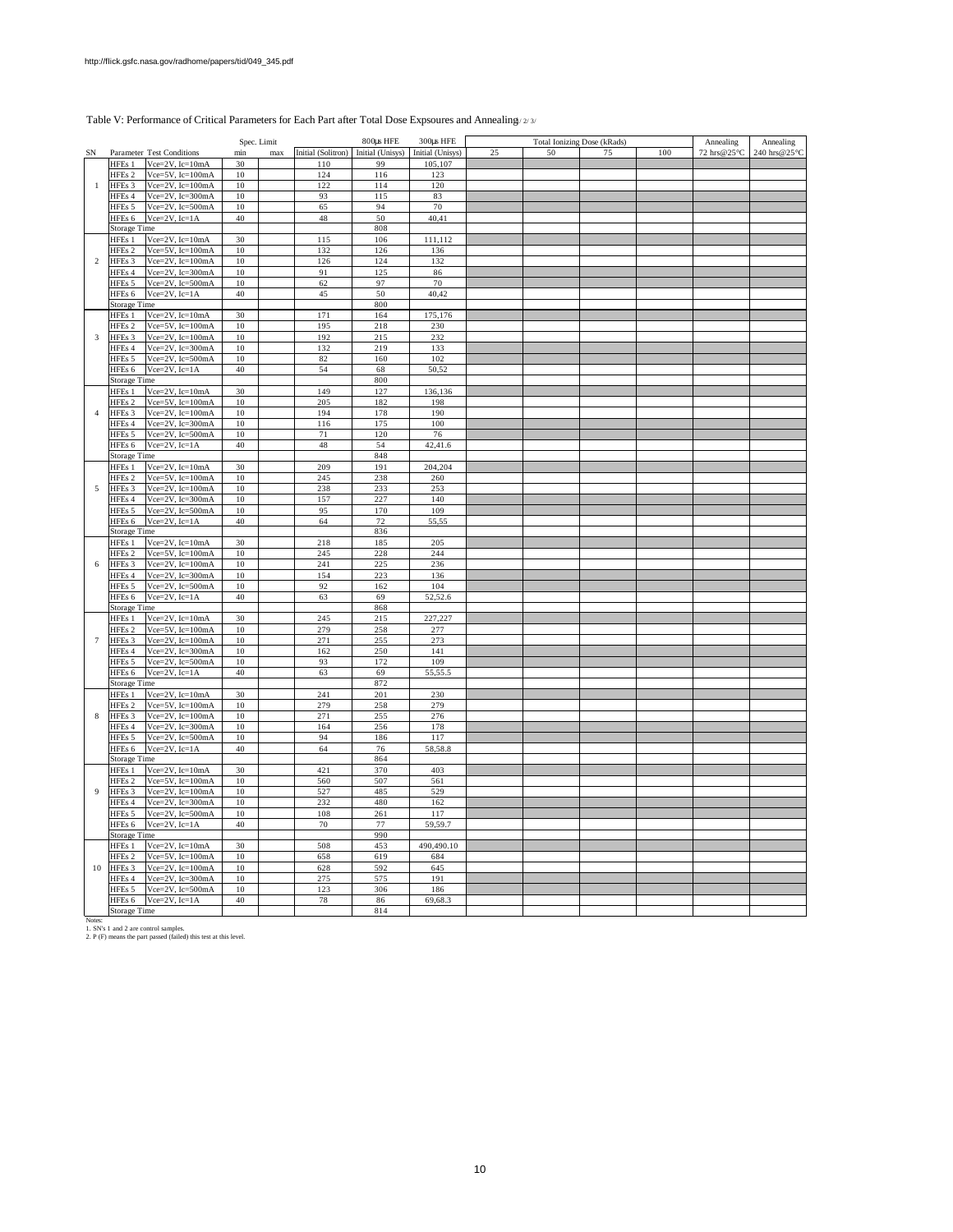

# **Figure 2: HFE2 (Vcc=5V, Ic=100mA) vs Total Ionizing Dose**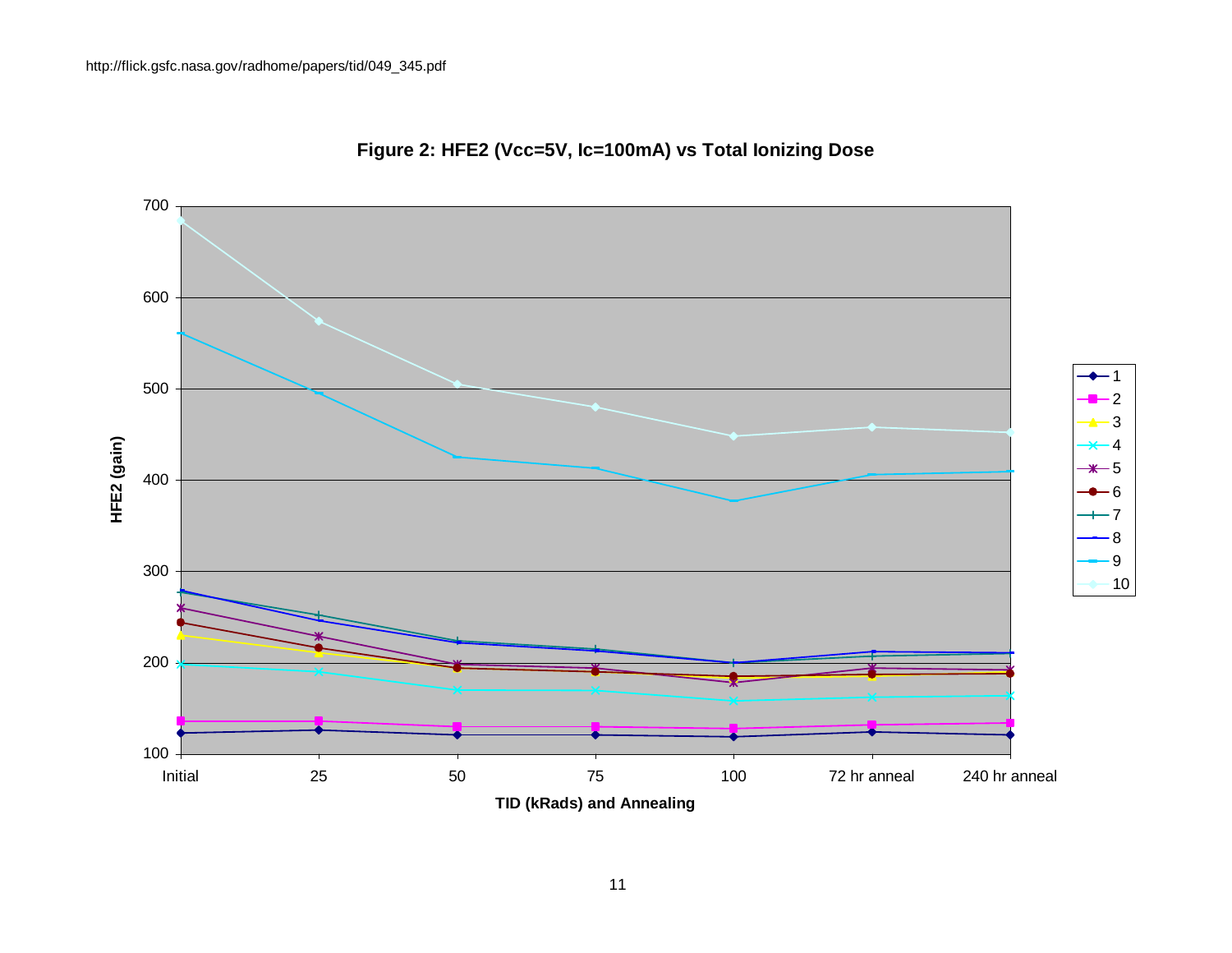

# **Figure 3: HFE3 (Vcc=2V, Ic=100mA) vs Total Ionizing Dose**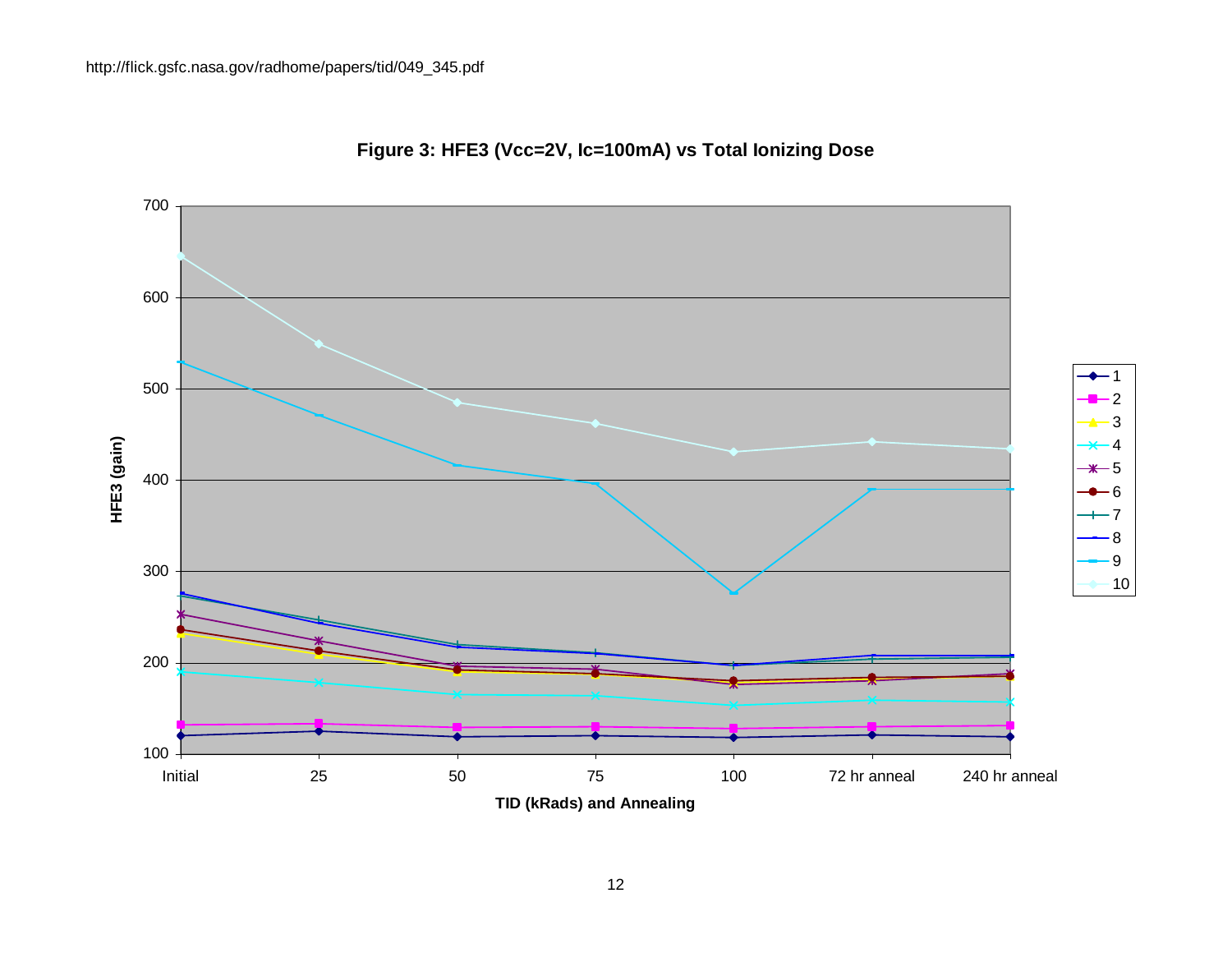

# **Figure 4: HFE6 (Vcc=2V, Ic=1A) vs Total Ionizing Dose**